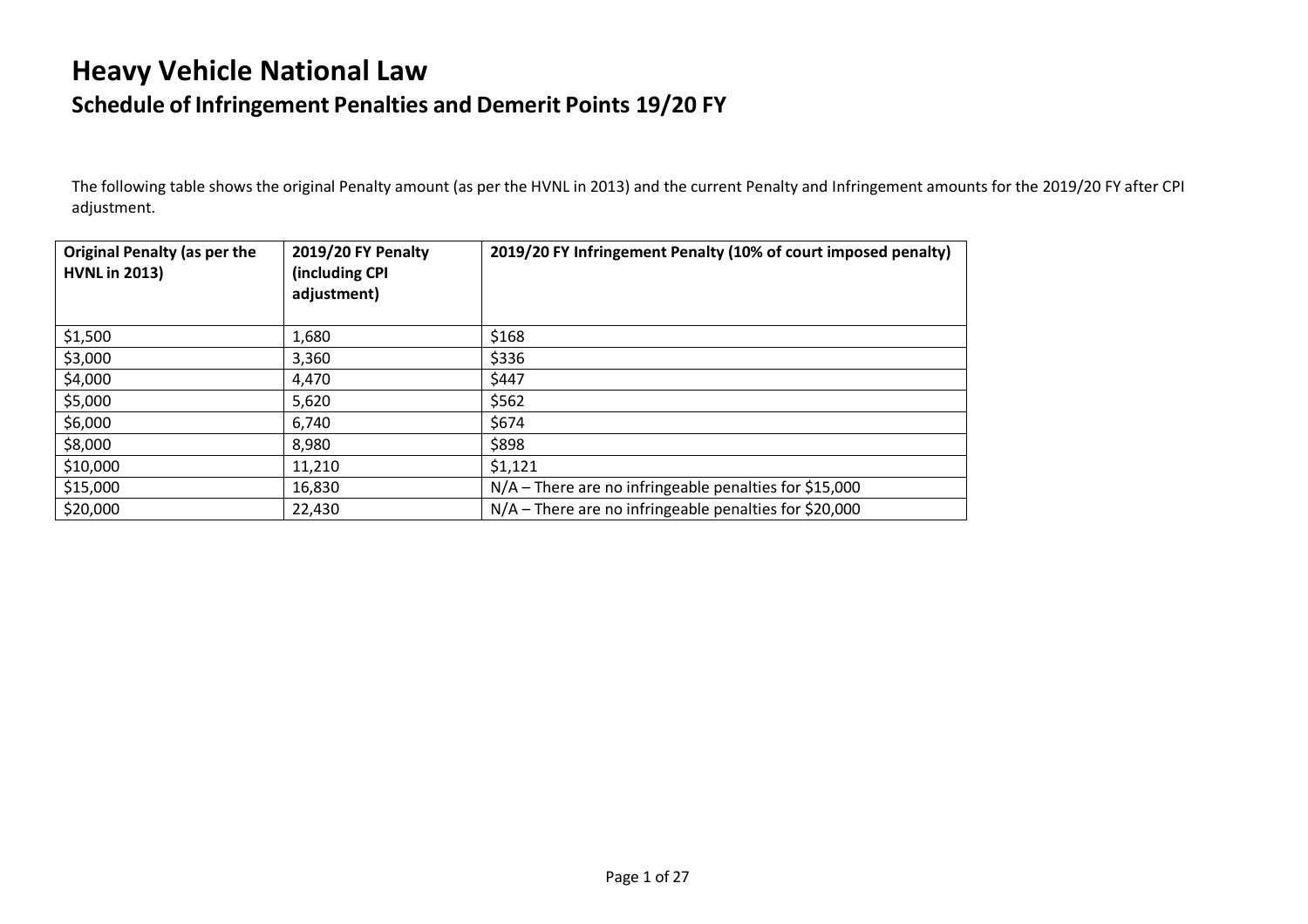**The penalty and infringement amounts with CPI adjustment for 2019/20FY are shown in the schedule below. \*Refer to the HVNL for a full description of section headings.**

| Chapter                            | <b>Section Number and Provision</b>                         | <b>Maximum Penalty</b>                                                                                                                                   | Infringement<br>Penalty               | <b>Demerit Point</b><br>Penalty |
|------------------------------------|-------------------------------------------------------------|----------------------------------------------------------------------------------------------------------------------------------------------------------|---------------------------------------|---------------------------------|
| Chap 1 -<br>Preliminary            | 25A(1) Keeping a copy of PBS vehicle approval while driving | 3360                                                                                                                                                     | 336*QLD, NSW,<br>SA, TAS and VIC only |                                 |
| Chap 1 -<br>Preliminary            | 25A(2) Keeping a copy of PBS vehicle approval while driving | 3360                                                                                                                                                     | 336*QLD, NSW,<br>SA, TAS and VIC only |                                 |
| Chapter                            | <b>Section Number and Provision</b>                         | <b>Maximum Penalty</b>                                                                                                                                   | Infringement<br>Penalty               | <b>Demerit Point</b><br>Penalty |
| Chap 1A<br>Safety<br>Duties        | 26D(1) Duty of executive of legal entity.                   | The penalty for a contravention of<br>the provision by an individual                                                                                     |                                       |                                 |
| Chap 1A<br>Safety<br><b>Duties</b> | 26E(1) Prohibited requests and contracts                    | 11210                                                                                                                                                    |                                       |                                 |
| Chap 1A<br>Safety<br>Duties        | 26E(2) Prohibited requests and contracts                    | 11210                                                                                                                                                    |                                       |                                 |
| Chap 1A<br>Safety<br><b>Duties</b> | 26F(1) Category 1 offence                                   | (a) if an individual commits<br>the offence-<br>336,450 or 5 years<br>imprisonment or both; or<br>(b) if a corporation commits<br>the offence 3,364,540. |                                       |                                 |
| Chap 1A<br>Safety<br><b>Duties</b> | 26G Category 2 offence                                      | (a) if an individual commits<br>the offence 168,230; or<br>(b) if a corporation commits<br>the offence 1,682,260.                                        |                                       |                                 |
| Chap 1A<br>Safety<br><b>Duties</b> | 26H Category 3 offence                                      | (a) if an individual commits the<br>offence 56,060; or<br>(b) if a corporation commits<br>the offence 560,760.                                           |                                       |                                 |
| Chapter                            | <b>Section Number and Provision</b>                         | <b>Maximum Penalty</b>                                                                                                                                   | Infringement<br>Penalty               | <b>Demerit Point</b><br>Penalty |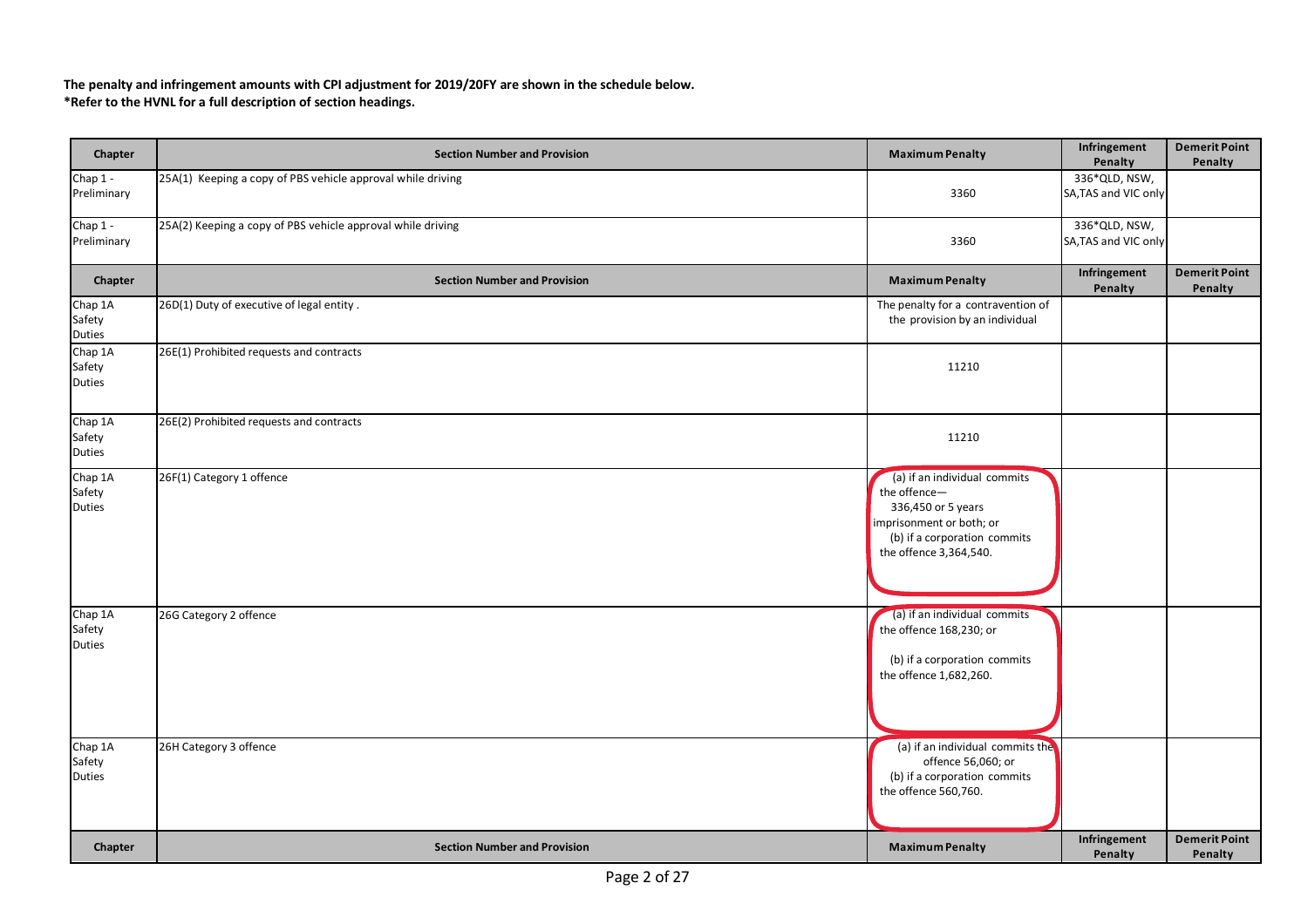| Chap 3                           | 60(1)(a) Compliance with heavy vehicle standards                                         |      |     |  |
|----------------------------------|------------------------------------------------------------------------------------------|------|-----|--|
| Vehicle                          |                                                                                          | 3360 | 336 |  |
| <b>Operations - VS</b><br>Chap 3 | 60(1)(b) Compliance with heavy vehicle standards                                         |      |     |  |
| Vehicle                          |                                                                                          | 6740 | 674 |  |
| Operations - VS                  |                                                                                          |      |     |  |
| Chap 3                           | 79(2) Return of permit                                                                   |      |     |  |
| Vehicle                          |                                                                                          | 4470 | 447 |  |
| Operations - VS                  |                                                                                          |      |     |  |
| Chap 3                           | 80(1) Replacement of defaced etc. permit.                                                |      |     |  |
| Vehicle                          |                                                                                          | 4470 |     |  |
| <b>Operations - VS</b>           |                                                                                          |      |     |  |
| Chap 3                           | 81(1) Contravening condition of vehicle standards exemption                              |      | 447 |  |
| Vehicle<br>Operations - VS       |                                                                                          | 4470 |     |  |
| Chap <sub>3</sub>                | 81(2) Contravening condition of vehicle standards exemption                              |      |     |  |
| Vehicle                          |                                                                                          | 4470 | 447 |  |
| <b>Operations - VS</b>           |                                                                                          |      |     |  |
| Chap 3                           | 81(3) Contravening condition of vehicle standards exemption                              |      |     |  |
| Vehicle                          |                                                                                          | 4470 | 447 |  |
| <b>Operations - VS</b>           |                                                                                          |      |     |  |
| Chap <sub>3</sub>                | 82(2) Keeping relevant document while driving under vehicle standards exemption (notice) |      |     |  |
| Vehicle                          |                                                                                          | 3360 | 336 |  |
| Operations - VS                  |                                                                                          |      |     |  |
| Chap 3                           | 82(3) Keeping relevant document while driving under vehicle standards exemption (notice) |      |     |  |
| Vehicle<br>Operations - VS       |                                                                                          | 3360 | 336 |  |
| Chap 3                           | 83(1) Keeping copy of permit while driving under vehicle standards exemption (permit)    |      |     |  |
| Vehicle                          |                                                                                          | 3360 | 336 |  |
| <b>Operations - VS</b>           |                                                                                          |      |     |  |
| Chap 3                           | 83(2) Keeping copy of permit while driving under vehicle standards exemption (permit)    |      |     |  |
| Vehicle                          |                                                                                          | 3360 | 336 |  |
| <b>Operations - VS</b>           |                                                                                          |      |     |  |
|                                  |                                                                                          |      |     |  |
|                                  |                                                                                          |      |     |  |
| Chap 3                           | 83(3) Keeping copy of permit while driving under vehicle standards exemption (permit)    |      |     |  |
| Vehicle                          |                                                                                          | 3360 | 336 |  |
| <b>Operations - VS</b><br>Chap 3 | 85(1) Modifying heavy vehicle requires approval                                          |      |     |  |
| Vehicle                          |                                                                                          | 3360 | 336 |  |
| <b>Operations - VS</b>           |                                                                                          |      |     |  |
| Chap 3                           | 85(2) Modifying heavy vehicle requires approval                                          |      |     |  |
| Vehicle                          |                                                                                          | 3360 | 336 |  |
| <b>Operations - VS</b>           |                                                                                          |      |     |  |
| Chap 3                           | 86(2) Approval of modifications by approved vehicle examiners                            |      |     |  |
| Vehicle                          |                                                                                          | 3360 | 336 |  |
| Operations - VS                  |                                                                                          |      |     |  |
|                                  |                                                                                          |      |     |  |
| Chap 3                           | 87A(1) Person must not tamper with plate or label                                        |      |     |  |
| Vehicle<br>Operations - VS       |                                                                                          | 3360 | 336 |  |
|                                  |                                                                                          |      |     |  |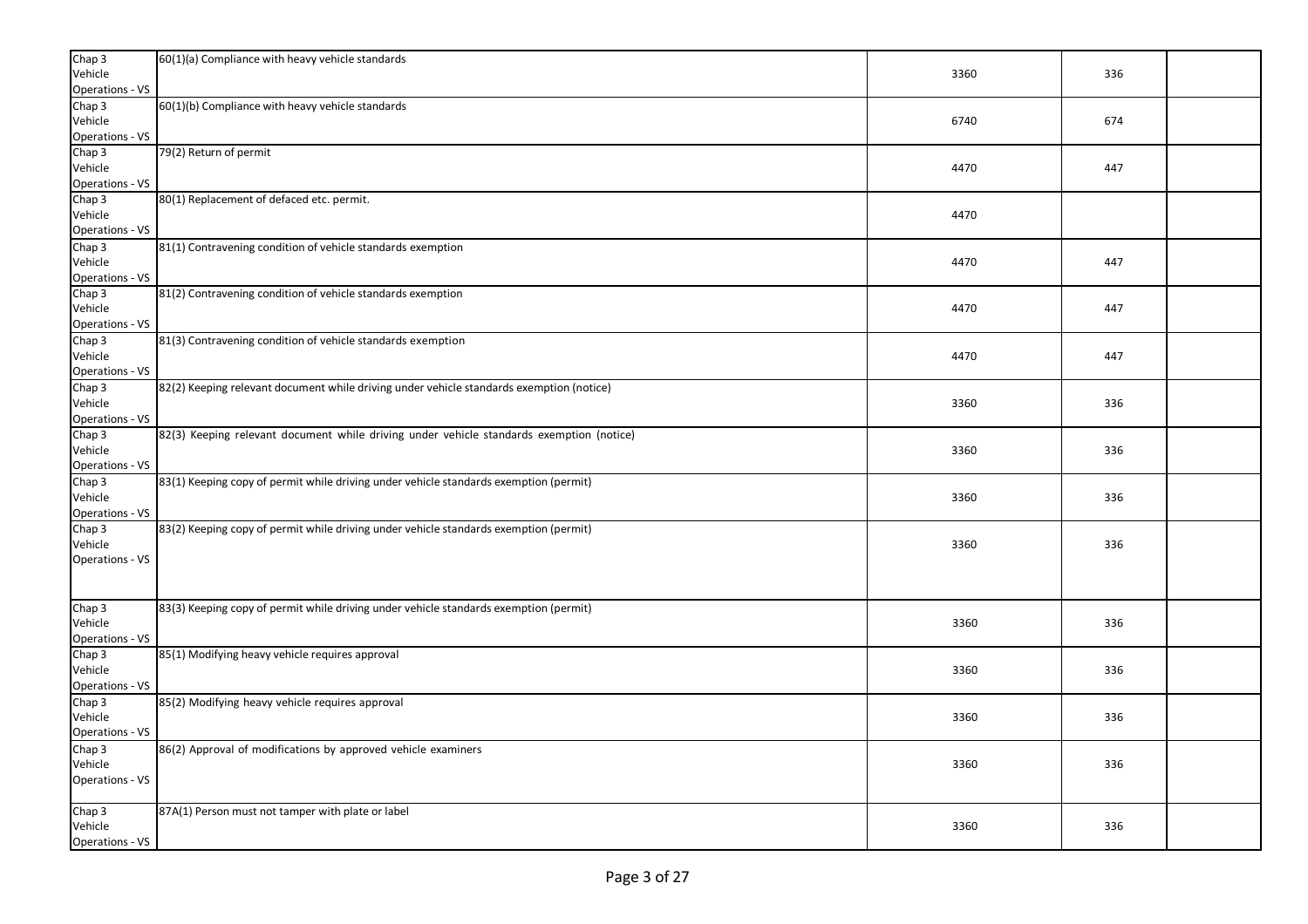| Chap <sub>3</sub><br>Vehicle | 89(1) Safety requirement                                                                                                | 6740                   | 674                     |                                 |
|------------------------------|-------------------------------------------------------------------------------------------------------------------------|------------------------|-------------------------|---------------------------------|
| Operations - VS              |                                                                                                                         |                        |                         |                                 |
| Chap 3                       | 90(1) Requirement about properly operating emission control system                                                      |                        |                         |                                 |
| Vehicle                      |                                                                                                                         | 3360                   | 336                     |                                 |
| <b>Operations - VS</b>       |                                                                                                                         |                        |                         |                                 |
| Chap 3<br>Vehicle            | 90(2) Requirement about properly operating emission control system                                                      | 3360                   | 336                     |                                 |
| Operations - VS              |                                                                                                                         |                        |                         |                                 |
| Chap 3                       | 90(3) Requirement about properly operating emission control system                                                      |                        |                         |                                 |
| Vehicle                      |                                                                                                                         | 3360                   | 336                     |                                 |
| Operations - VS              |                                                                                                                         |                        |                         |                                 |
| Chap 3                       | 91(1) Person must not tamper with emission control system fitted to heavy vehicle                                       |                        |                         |                                 |
| Vehicle                      |                                                                                                                         | 11210                  |                         |                                 |
| Operations - VS              |                                                                                                                         |                        |                         |                                 |
| Chap 3                       | 91(2) Person must not tamper with emission control system fitted to heavy vehicle                                       |                        |                         |                                 |
| Vehicle<br>Operations - VS   |                                                                                                                         | 11210                  |                         |                                 |
| Chap 3                       | 92(2) Display of warning signs required by heavy vehicles standards on vehicles to which the requirement does not apply |                        |                         |                                 |
| Vehicle                      |                                                                                                                         | 3360                   | 336                     |                                 |
| <b>Operations - VS</b>       |                                                                                                                         |                        |                         |                                 |
| Chap 3                       | 93(1) Person must not tamper with speed limiter fitted to heavy vehicle                                                 |                        |                         |                                 |
| Vehicle                      |                                                                                                                         | 11210                  |                         |                                 |
| Operations - VS              |                                                                                                                         |                        |                         |                                 |
| Chap 3                       | 93(2) Person must not tamper with speed limiter fitted to heavy vehicle                                                 |                        |                         |                                 |
| Vehicle                      |                                                                                                                         | 11210                  |                         |                                 |
| <b>Operations - VS</b>       |                                                                                                                         |                        |                         |                                 |
| Chap 3<br>Vehicle            | 93(3) Person must not tamper with speed limiter fitted to heavy vehicle                                                 | 11210                  |                         |                                 |
| Operations - VS              |                                                                                                                         |                        |                         |                                 |
|                              |                                                                                                                         |                        |                         |                                 |
| Chapter                      | <b>Section Number and Provision</b>                                                                                     | <b>Maximum Penalty</b> | Infringement<br>Penalty | <b>Demerit Point</b><br>Penalty |
|                              | Chap 4 – Vehicle 96(1) Compliance with mass requirements - minor                                                        |                        |                         |                                 |
| <b>Operations MDL</b>        |                                                                                                                         |                        |                         |                                 |
|                              |                                                                                                                         | 4470                   | 447                     |                                 |
|                              |                                                                                                                         |                        |                         |                                 |
|                              | 96(1) cont - substantial                                                                                                |                        |                         |                                 |
|                              |                                                                                                                         | 6740                   | 674                     |                                 |
|                              |                                                                                                                         |                        |                         |                                 |
|                              | 96(1) cont - severe                                                                                                     |                        |                         |                                 |
|                              |                                                                                                                         | 11210                  |                         |                                 |
|                              | NOTE: Maximum penalty is increased for an additional maximum \$560 for every additional 1% over a 120%                  |                        |                         |                                 |
|                              | overload (but so that the additional maximum penalty does not exceed \$22,430.                                          |                        |                         |                                 |
| Chap 4 - Vehicle             | 102(1)(a) Compliance with dimension requirements                                                                        | 3360                   | 336                     |                                 |
| Operations-<br><b>MDL</b>    |                                                                                                                         |                        |                         |                                 |
|                              | Chap 4 - Vehicle 102(1)(b) Compliance with dimension requirements - minor                                               |                        |                         |                                 |
| Operations-                  |                                                                                                                         | 3360                   | 336                     |                                 |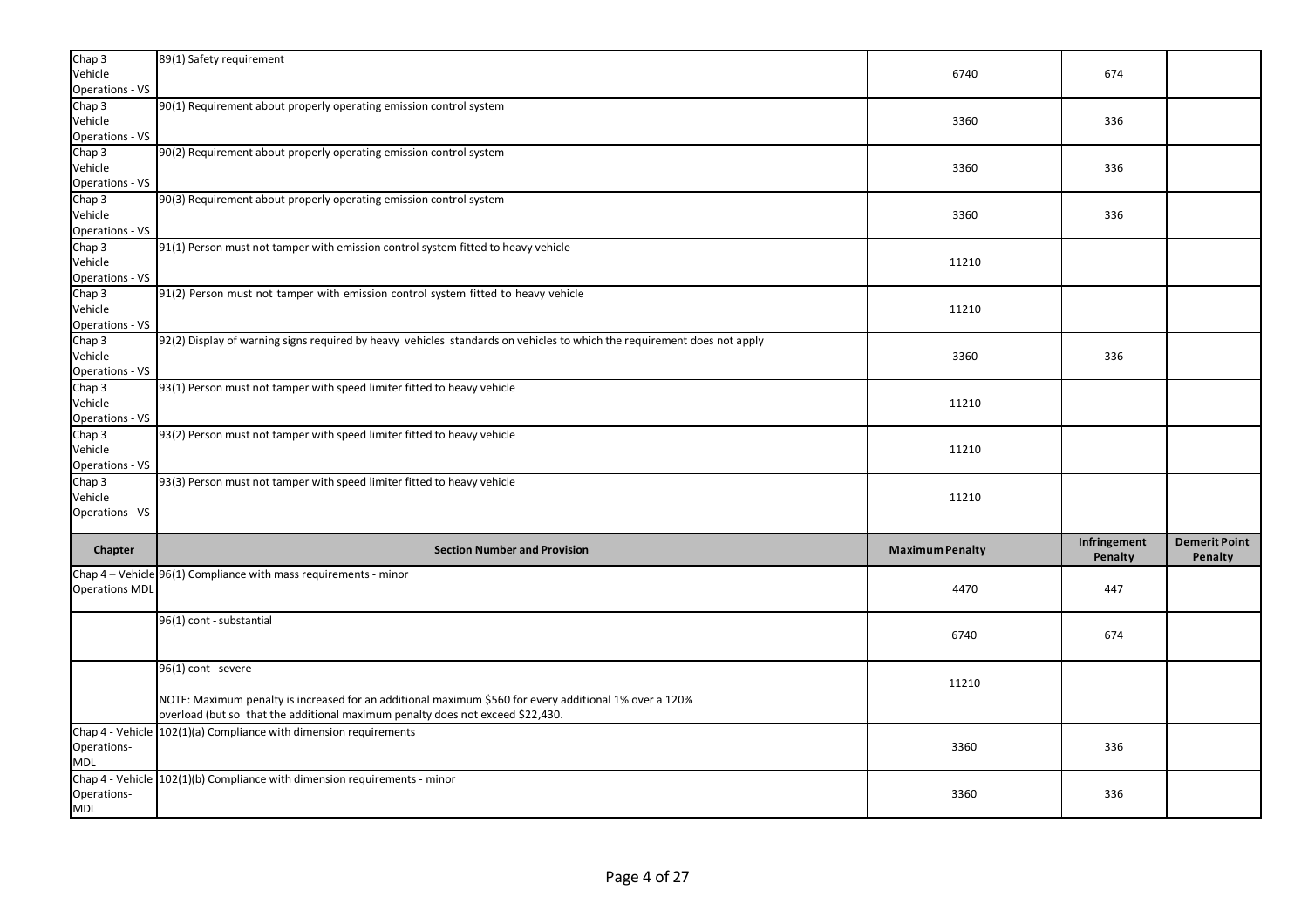|                                             | 102(1)(b) cont - substantial                                                                                                        | 5620  | 562 |  |
|---------------------------------------------|-------------------------------------------------------------------------------------------------------------------------------------|-------|-----|--|
|                                             | $102(1)(b)$ cont - severe                                                                                                           | 11210 |     |  |
| Ch 4 - Vehicle<br>Operations-<br><b>MDL</b> | 109(2) Warning signals required for rear projection of loads                                                                        | 3360  | 336 |  |
| Ch 4 - Vehicle<br>Operations-<br>MDL        | 111(1) Compliance with loading requirements - minor                                                                                 | 3360  | 336 |  |
|                                             | 111(1) cont - substantial                                                                                                           | 5620  | 562 |  |
|                                             | $111(1)$ cont - severe                                                                                                              | 11210 |     |  |
| Operations-<br>MDL                          | Chap 4 - Vehicle 129(1) Contravening condition of mass or dimension exemption generally                                             | 6740  | 674 |  |
| Operations-<br><b>MDL</b>                   | Chap 4 - Vehicle 129(2) Contravening condition of mass or dimension exemption generally                                             | 6740  | 674 |  |
| Operations-<br><b>MDL</b>                   | Chap 4 - Vehicle 129(3) Contravening condition of mass or dimension exemption generally                                             | 6740  | 674 |  |
| Operations-<br><b>MDL</b>                   | Chap 4 - Vehicle 130(2) Contravening condition of mass or dimension exemption relating to pilot or escort vehicle                   | 6740  | 674 |  |
| Operations-<br><b>MDL</b>                   | Chap 4 - Vehicle 130(3) Contravening condition of mass or dimension exemption relating to pilot or escort vehicle                   | 6740  |     |  |
| Operations-<br><b>MDL</b>                   | Chap 4 - Vehicle 131(1) Using pilot vehicle with a heavy vehicle that contravenes certain conditions of mass or dimension exemption | 6740  | 674 |  |
| Operations-<br><b>MDL</b>                   | Chap 4 - Vehicle 132(2) Keeping relevant document while driving under mass or dimension exemption (notice)                          | 3360  | 336 |  |
| Operations-<br><b>MDL</b>                   | Chap 4 - Vehicle 132(3) Keeping relevant document while driving under mass or dimension exemption (notice)                          | 3360  | 336 |  |
| <b>Operations MDL</b>                       | Chap 4 - Vehicle 133(1) Keeping copy of permit while driving under mass or dimension exemption (permit)                             | 3360  | 336 |  |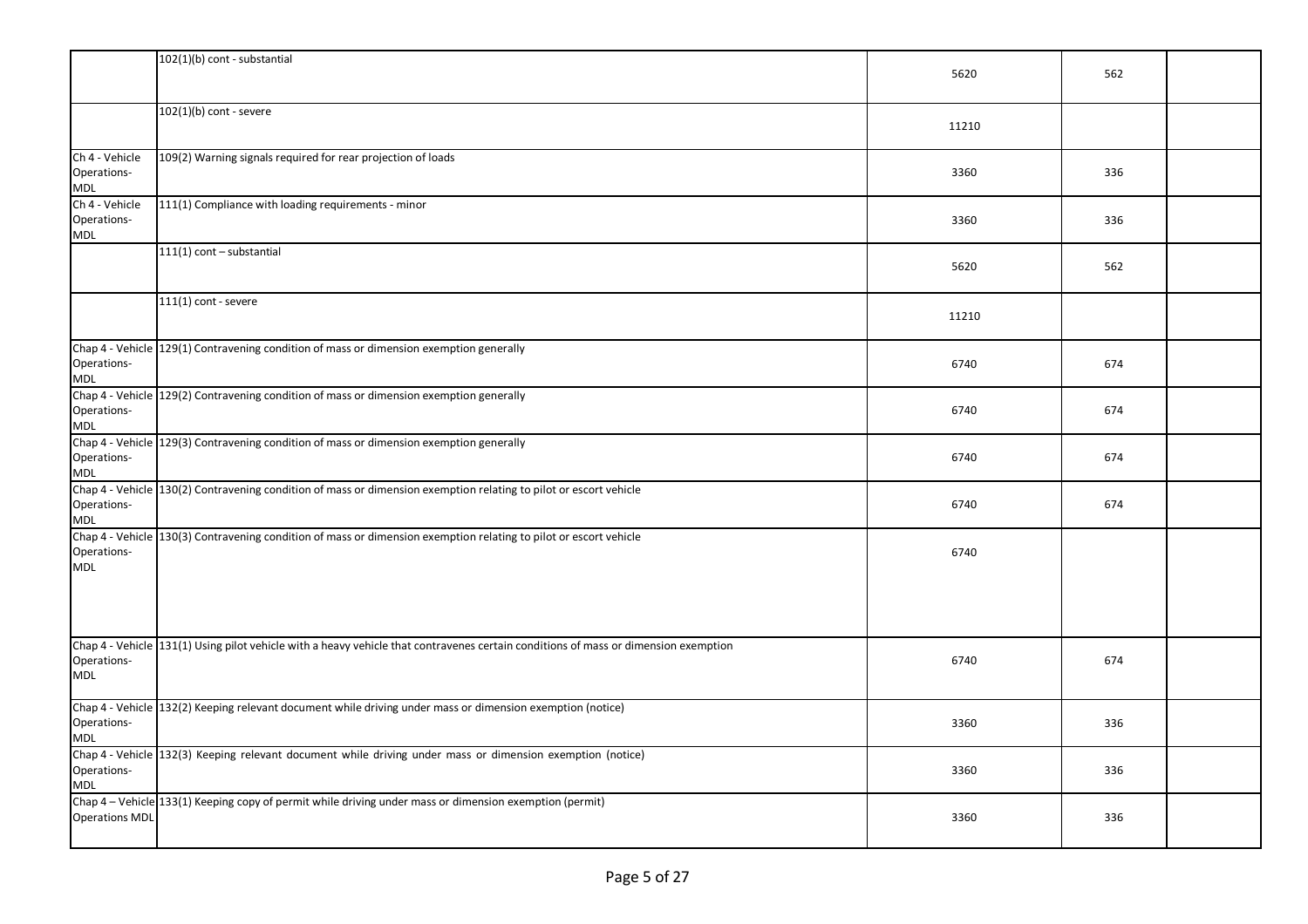| Operations-<br><b>MDL</b> | Chap 4 - Vehicle 133(2) Keeping copy of permit while driving under mass or dimension exemption (permit)            | 4470 | 447 |  |
|---------------------------|--------------------------------------------------------------------------------------------------------------------|------|-----|--|
| Operations-<br><b>MDL</b> | Chap 4 - Vehicle 133(3) Keeping copy of permit while driving under mass or dimension exemption (permit)            | 3360 | 336 |  |
| Operations-<br><b>MDL</b> | Chap 4 - Vehicle 134(1) Displaying warning signs on vehicles if not required by dimension exemption                | 3360 | 336 |  |
| Operations-<br>MDL        | Chap 4 - Vehicle 134(2) Displaying warning signs on vehicles if not required by dimension exemption                | 3360 | 336 |  |
| Operations-<br><b>MDL</b> | Chap 4 - Vehicle 137 Using class 2 heavy vehicle                                                                   | 6740 | 674 |  |
| Operations-<br><b>MDL</b> | Chap 4 - Vehicle 150(1) Contravening condition of class 2 heavy vehicle authorisation                              | 6740 | 674 |  |
| Operations-<br><b>MDL</b> | Chap 4 - Vehicle 151(2) Keeping relevant document while driving under class 2heavy vehicle authorisation (notice)  | 3360 | 336 |  |
| Operations-<br><b>MDL</b> | Chap 4 - Vehicle 151(3) Keeping relevant document while driving under class 2 heavy vehicle authorisation (notice) | 3360 | 336 |  |
| Operations-<br>MDL        | Chap 4 - Vehicle 152(1) Keeping copy of permit while driving under class 2 heavy vehicle authorisation (permit)    | 3360 | 336 |  |
| Operations-<br><b>MDL</b> | Chap 4 - Vehicle 152(2) Keeping copy of permit while driving under class 2 heavy vehicle authorisation (permit)    | 4470 | 447 |  |
| Operations-<br><b>MDL</b> | Chap 4 - Vehicle 152(3) Keeping copy of permit while driving under class 2 heavy vehicle authorisation (permit)    | 3360 | 336 |  |
| Operations-<br><b>MDL</b> | Chap 4 - Vehicle 153A (1) Using restricted access vehicle                                                          | 6740 | 674 |  |
| Operations-<br>MDL        | Chap 4 - Vehicle 181(3) Return of permit                                                                           | 4470 | 447 |  |
| <b>Operations MDL</b>     | Chap 4 - Vehicle 182(1) Replacement of defaced etc. permit                                                         | 4470 |     |  |
| Operations-<br><b>MDL</b> | Chap 4 - Vehicle 184(1) Towing restriction                                                                         | 3360 | 336 |  |
| Operations-<br><b>MDL</b> | Chap 4 - Vehicle 185(1) Requirements about coupling trailers                                                       | 6740 | 674 |  |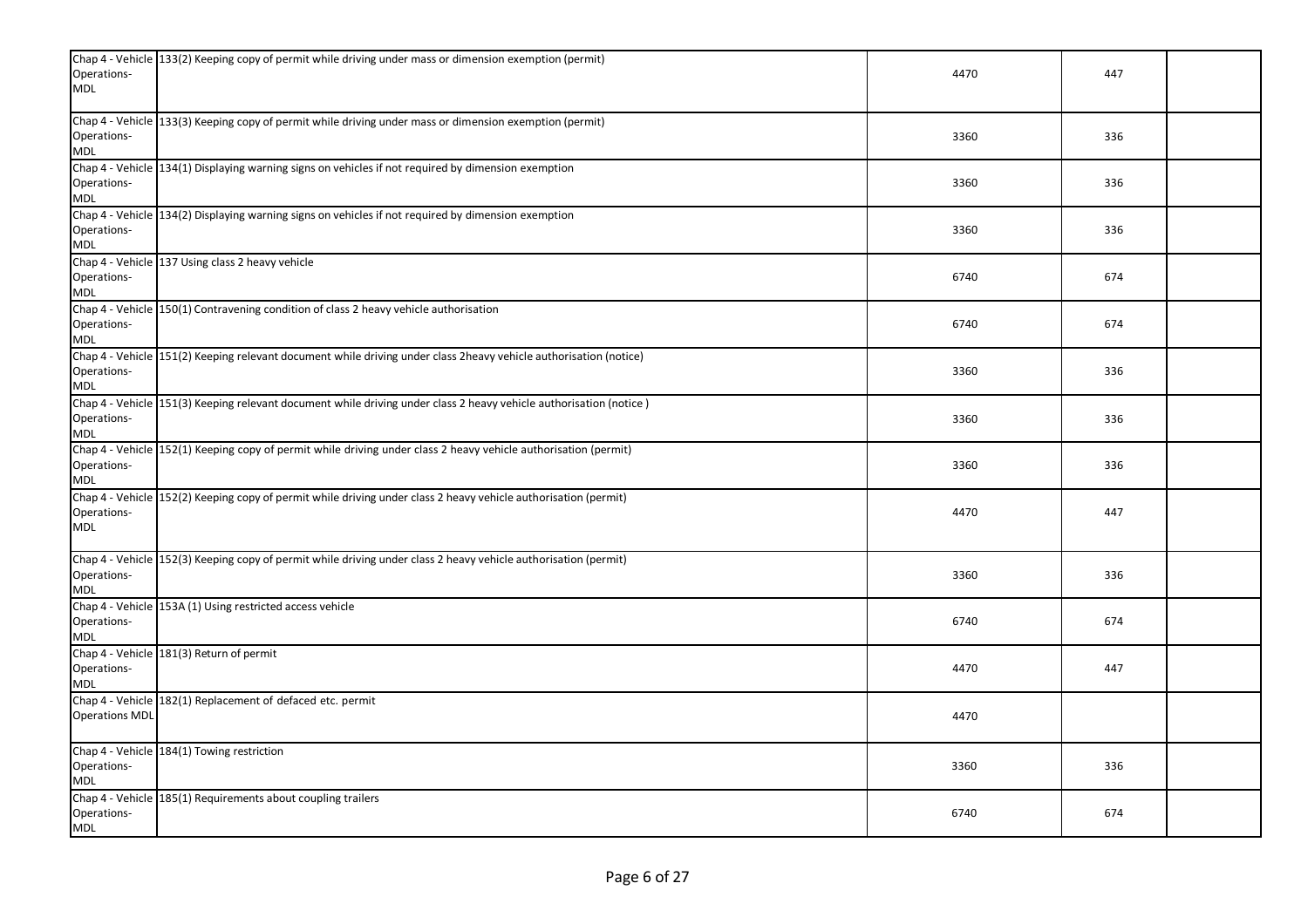| Operations-<br><b>MDL</b>                             | Chap 4 - Vehicle 185(2) Requirements about coupling trailers                                                      | 6740                   | 674                     |                                 |
|-------------------------------------------------------|-------------------------------------------------------------------------------------------------------------------|------------------------|-------------------------|---------------------------------|
| Operations-<br><b>MDL</b>                             | Chap 4 - Vehicle 186(2) False or misleading transport documentation for goods                                     | 11210                  |                         |                                 |
| Operations-<br>MDL                                    | Chap 4 - Vehicle 186(3) False or misleading transport documentation for goods                                     | 11210                  |                         |                                 |
| Operations-<br>MDL                                    | Chap 4 - Vehicle 186(4) False or misleading transport documentation for goods                                     | 11210                  |                         |                                 |
| Operations-<br><b>MDL</b>                             | Chap 4 - Vehicle 186(5) False or misleading transport documentation for goods                                     | 11210                  |                         |                                 |
| Operations-<br>MDL                                    | Chap 4 - Vehicle 187(2) False or misleading information in container weight declaration                           | 11210                  |                         |                                 |
| Operations-<br>MDL                                    | Chap 4 - Vehicle 187(3) False or misleading information in container weight declaration                           | 11210                  |                         |                                 |
| Operations-<br><b>MDL</b>                             | Chap 4 - Vehicle 190(1) Duty of responsible entity                                                                | 6740                   | 674                     |                                 |
| Operations-<br><b>MDL</b>                             | Chap 4 - Vehicle 191(1) Duty of operator                                                                          | 6740                   | 674                     |                                 |
| Operations-<br><b>MDL</b>                             | Chap 4 - Vehicle 191(3) Duty of operator                                                                          | 6740                   | 674                     |                                 |
| Operations-<br><b>MDL</b>                             | Chap 4 - Vehicle 192(1) Duty of driver                                                                            | 6740                   | 674                     |                                 |
| Operations-<br>MDL                                    | Chap 4 - Vehicle 192(2) Duty of driver                                                                            | 3360                   | 336                     |                                 |
| Operations-<br>MDL                                    | Chap 4 - Vehicle 193(2) Weight of freight container exceeding weight stated on container or safety approval plate | 11210                  |                         |                                 |
| Chapter                                               | <b>Section Number and Provision</b>                                                                               | <b>Maximum Penalty</b> | Infringement<br>Penalty | <b>Demerit Point</b><br>Penalty |
| Chap 6 -<br>Vehicle<br>Operations -<br>driver fatigue | 228(1) Duty of driver to avoid driving while fatigued                                                             | 6740                   |                         | 3 points                        |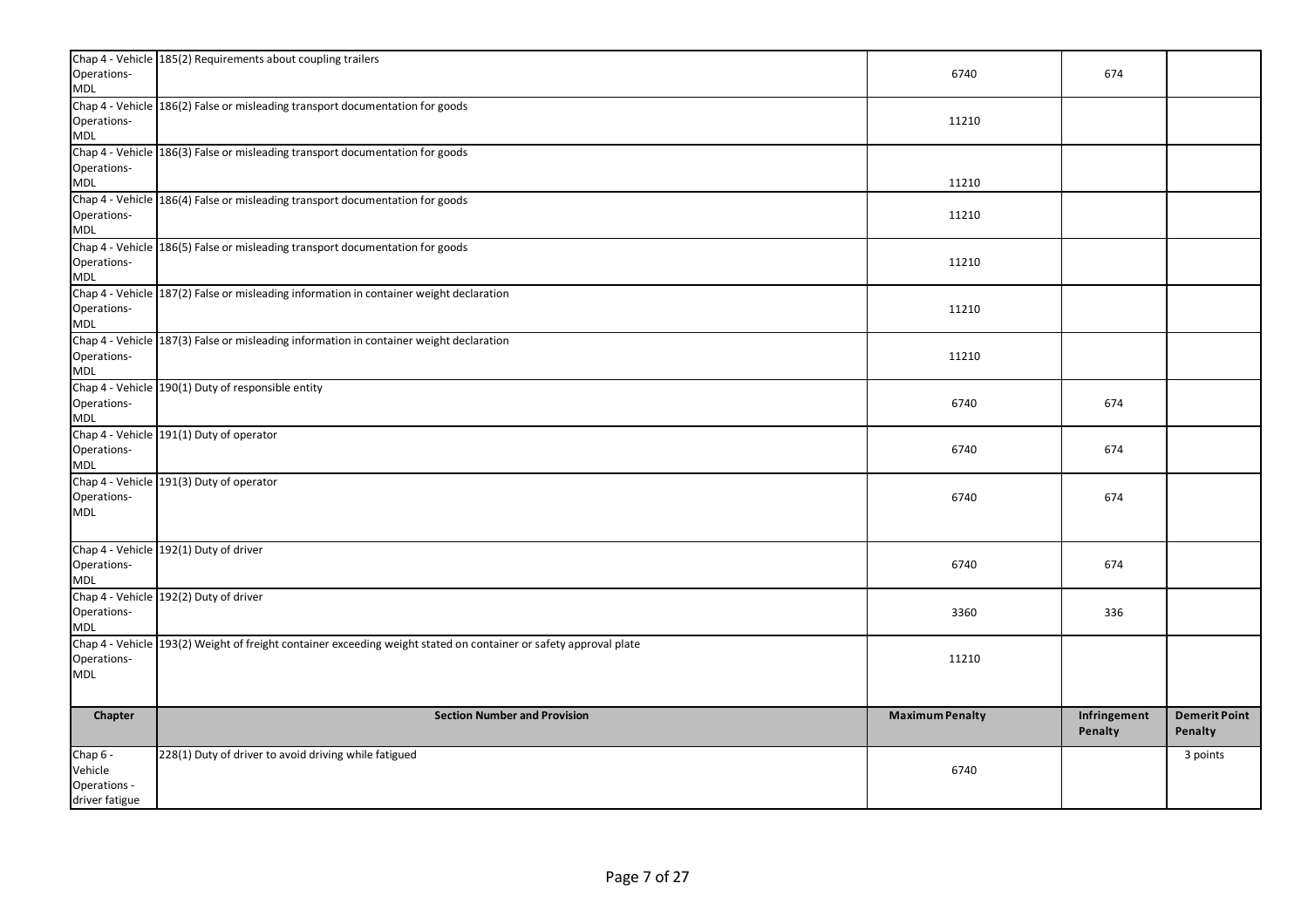| Chap 6 -<br>Vehicle<br>Operations -<br>driver fatigue   | 250(1) Operating under standard hours-solo drivers - Minor   | 4470  | 447 |          |
|---------------------------------------------------------|--------------------------------------------------------------|-------|-----|----------|
|                                                         | 250(1) cont - Substantial                                    | 6740  | 674 |          |
|                                                         | 250(1) cont - Severe                                         | 11210 |     | 3 points |
|                                                         | 250(1) cont - Critical                                       | 16830 |     | 4 points |
| Chap $6 -$<br>Vehicle<br>Operations -<br>driver fatigue | 251(1) Operating under standard hours-two-up drivers - Minor | 4470  | 447 |          |
|                                                         | 251(1) cont - Substantial                                    | 6740  | 674 |          |
|                                                         | 251(1) cont - Severe                                         | 11210 |     | 3 points |
|                                                         | 251(1) cont - Critical                                       | 16830 |     | 4 points |
| Chap 6 -<br>Vehicle<br>Operations -<br>driver fatigue   | 254(1) Operating under BFM hours-solo drivers - Minor        | 4470  | 447 |          |
|                                                         | 254(1) cont - Substantial                                    | 6740  | 674 |          |
|                                                         | 254(1) cont - Severe                                         | 11210 |     | 3 points |
|                                                         | 254(1) cont - Critical                                       | 16830 |     | 4 points |
| Chap 6 -<br>Vehicle<br>Operations -<br>driver fatigue   | 256(1) Operating under BFM hours-two-up drivers - Minor      | 4470  | 447 |          |
|                                                         | 256(1) cont - Substantial                                    | 6740  | 674 |          |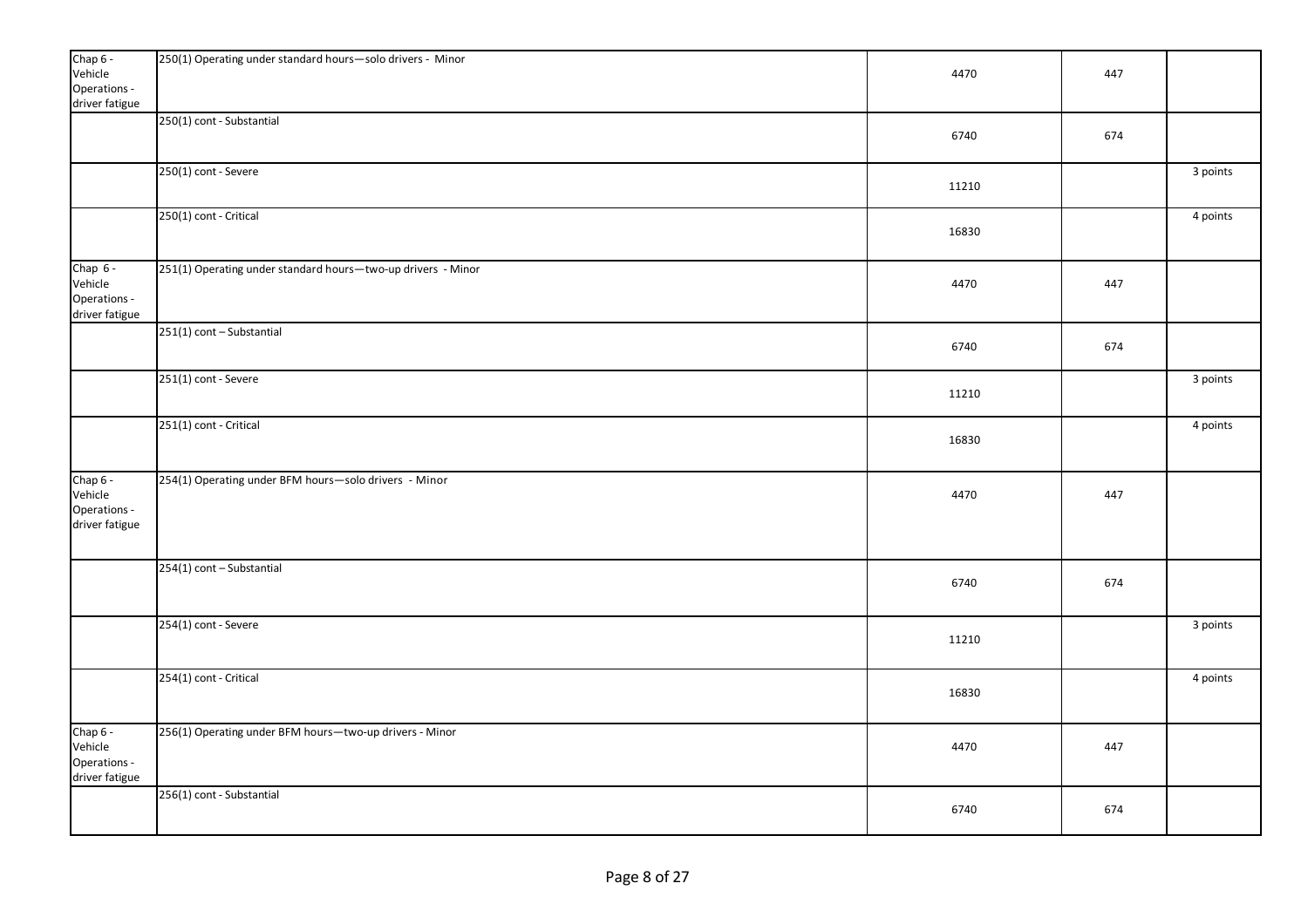|                         | 256(1) cont - Severe                                                                          |       |     | 3 points |
|-------------------------|-----------------------------------------------------------------------------------------------|-------|-----|----------|
|                         |                                                                                               | 11210 |     |          |
|                         |                                                                                               |       |     |          |
|                         | 256(1) cont - Critical                                                                        |       |     | 4 points |
|                         |                                                                                               | 16830 |     |          |
| Chap 6 -                | 258(1) Operating under AFM hours - The driver of a fatigue - Minor                            |       |     |          |
| Vehicle                 |                                                                                               | 4470  | 447 |          |
| Operations -            |                                                                                               |       |     |          |
| driver fatigue          |                                                                                               |       |     |          |
|                         | 258(1) cont - Substantial                                                                     |       |     |          |
|                         |                                                                                               | 6740  | 674 |          |
|                         | 258(1) cont - Severe                                                                          |       |     | 3 points |
|                         |                                                                                               | 11210 |     |          |
|                         |                                                                                               |       |     |          |
|                         | 258(1) cont - Critical                                                                        |       |     | 4 points |
|                         |                                                                                               | 16830 |     |          |
|                         |                                                                                               |       |     |          |
| Chap 6 -                | 260(1) Operating under exemption hours - Minor                                                |       |     |          |
| Vehicle                 |                                                                                               | 4470  | 447 |          |
| Operations -            |                                                                                               |       |     |          |
| driver fatigue          |                                                                                               |       |     |          |
|                         | 260(1) cont - Substantial                                                                     |       |     |          |
|                         |                                                                                               | 6740  | 674 |          |
|                         |                                                                                               |       |     |          |
|                         | 260(1) cont - Severe                                                                          |       |     | 3 points |
|                         |                                                                                               | 11210 |     |          |
|                         |                                                                                               |       |     |          |
|                         | 260(1) cont - Critical                                                                        | 16830 |     | 4 points |
|                         |                                                                                               |       |     |          |
|                         |                                                                                               |       |     |          |
| Chap 6 -<br>Vehicle     | 263(1) Operating under new work and rest hours option after change                            | 4470  | 447 |          |
| Operations -            |                                                                                               |       |     |          |
| driver fatigue          |                                                                                               |       |     |          |
|                         |                                                                                               |       |     |          |
| Chap $6 -$              | 264(2) Duty of employer, prime contractor, operator and scheduler to ensure driver compliance |       |     |          |
| Vehicle<br>Operations - |                                                                                               | 6740  |     |          |
| driver fatigue          |                                                                                               |       |     |          |
| Chap $6 -$              | 284(2) Return of permit                                                                       |       |     |          |
| Vehicle                 |                                                                                               | 6740  | 674 |          |
| Operations -            |                                                                                               |       |     |          |
| driver fatigue          |                                                                                               |       |     |          |
| Chap 6 -<br>Vehicle     | 285(1) Replacement of defaced permit                                                          | 4470  |     |          |
| Operations -            |                                                                                               |       |     |          |
| driver fatigue          |                                                                                               |       |     |          |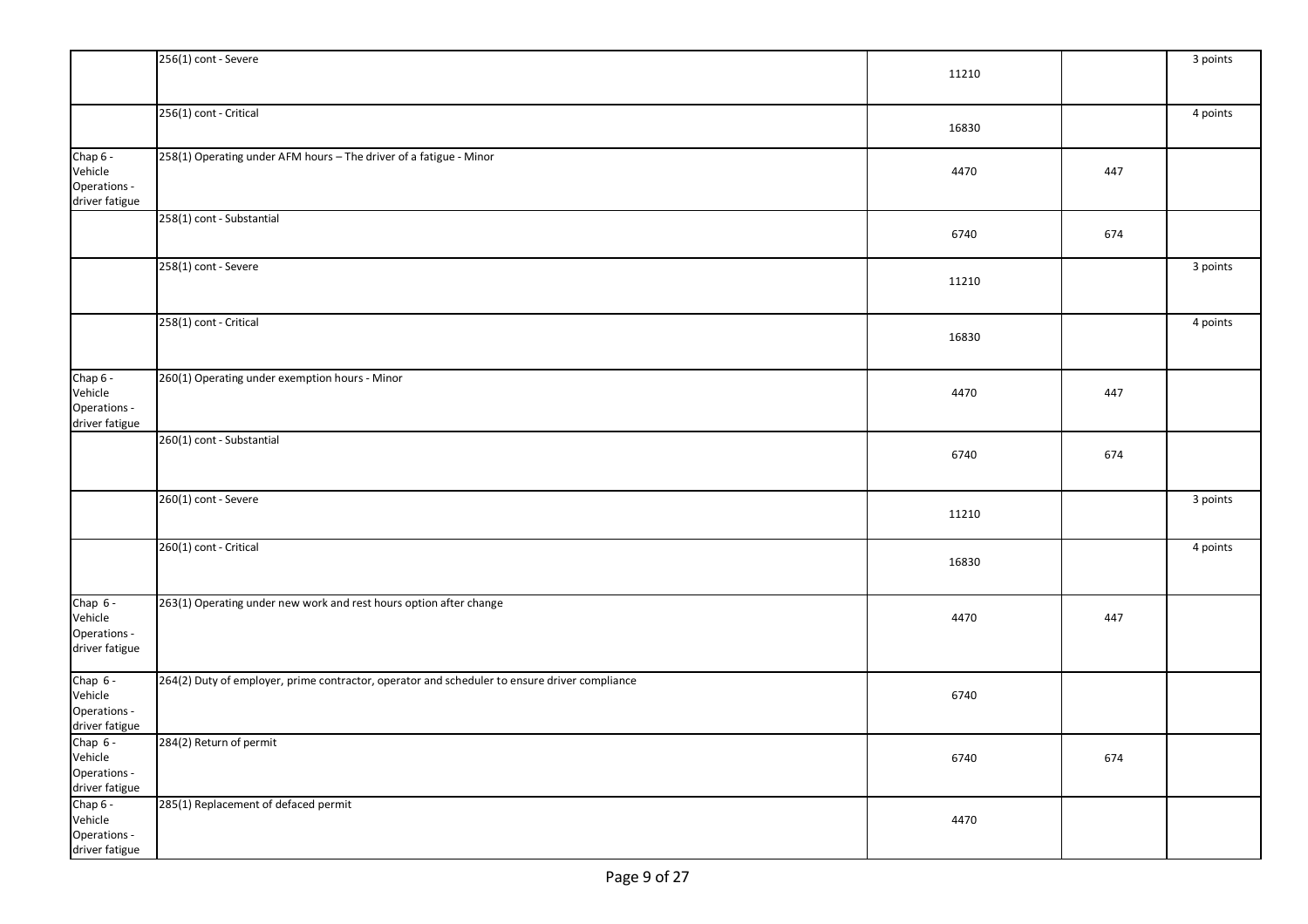| Chap $6 -$<br>Vehicle<br>Operations -<br>driver fatigue | 286(1) Contravening condition of work and rest hours exemption                                | 6740 | 674 |  |
|---------------------------------------------------------|-----------------------------------------------------------------------------------------------|------|-----|--|
| Chap $6 -$<br>Vehicle<br>Operations -<br>driver fatigue | 287(2) Keeping relevant document while operating under work and rest hours exemption (notice) | 3360 | 336 |  |
| Chap 6 -<br>Vehicle<br>Operations -<br>driver fatigue   | 287(3) Keeping relevant document while operating under work and rest hours exemption (notice) | 3360 | 336 |  |
| Chap $6 -$<br>Vehicle<br>Operations -<br>driver fatigue | 288(1) Keeping copy of permit while driving under work and rest hours exemption (permit)      | 3360 | 336 |  |
| Chap $6 -$<br>Vehicle<br>Operations -<br>driver fatigue | 288(2) Keeping copy of permit while driving under work and rest hours exemption (permit)      | 4470 | 447 |  |
| Chap $6 -$<br>Vehicle<br>Operations -<br>driver fatigue | 288(3) Keeping copy of permit while driving under work and rest hours exemption (permit)      | 3360 | 336 |  |
| Chap $6 -$<br>Vehicle<br>Operations -<br>driver fatigue | 293(1) Driver of fatigue-regulated heavy vehicle must carry work diary                        | 6740 | 674 |  |
| Chap 6 -<br>Vehicle<br>Operations -<br>driver fatigue   | 296(1) Recording information under the national regulations-general                           | 1680 | 168 |  |
| Chap 6-<br>Vehicle<br>Operations -<br>driver fatigue    | 297(2) Information required to be recorded immediately after starting work                    | 6740 | 674 |  |
| Chap 6 -<br>Vehicle<br>Operations -<br>driver fatigue   | 298(1) Failing to record information about odometer reading                                   | 1680 | 168 |  |
| Chap 6 -<br>Vehicle<br>Operations -<br>driver fatigue   | 299 Two-up driver to provide details                                                          | 3360 | 336 |  |
| Chap $6 -$<br>Vehicle<br>Operations -<br>driver fatigue | 301 Recording information in written work diary                                               | 1680 | 168 |  |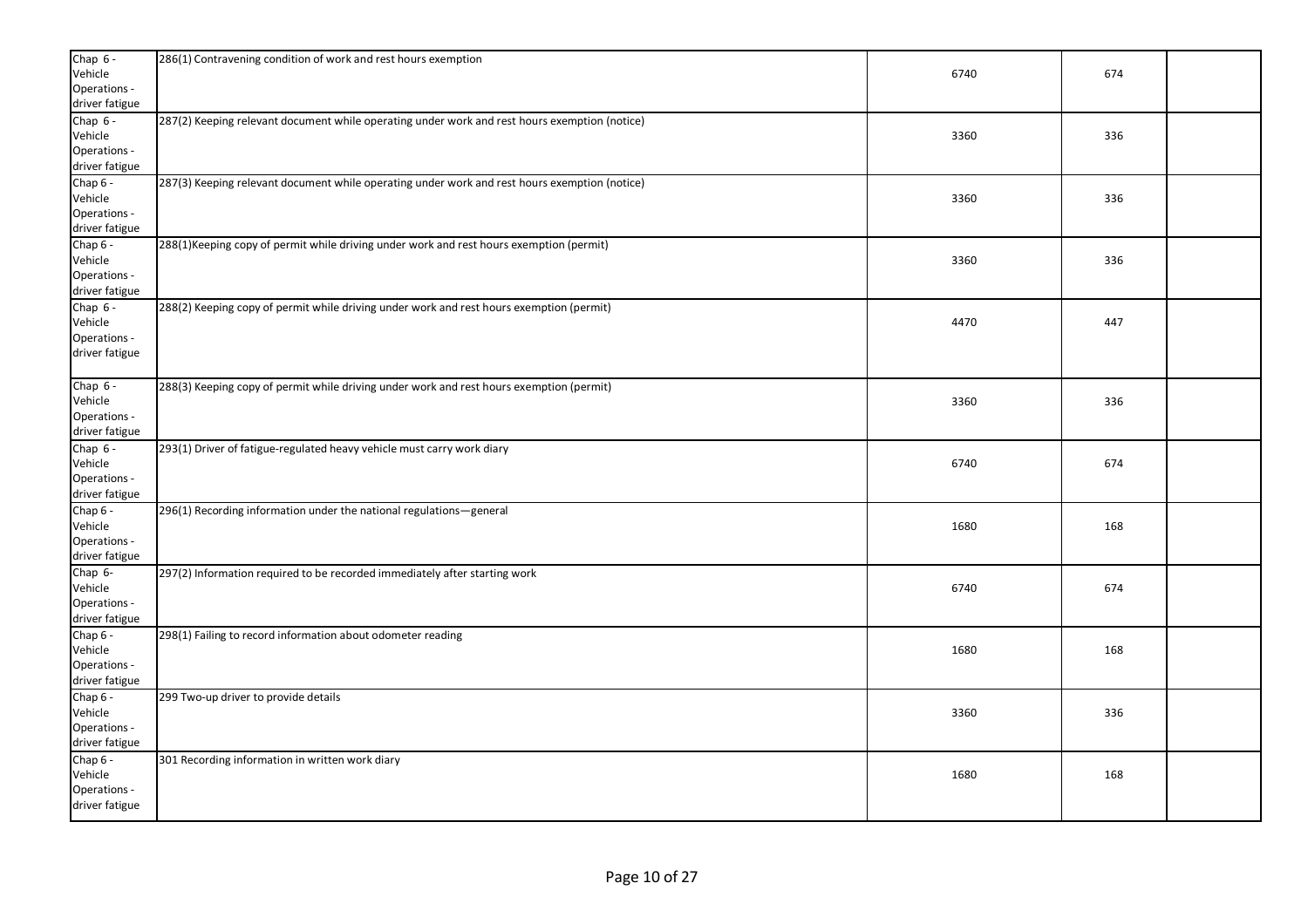| Chap $6 -$     | 302 Recording information in electronic work diary                                                                          |      |     |  |
|----------------|-----------------------------------------------------------------------------------------------------------------------------|------|-----|--|
| Vehicle        |                                                                                                                             | 1680 | 168 |  |
| Operations -   |                                                                                                                             |      |     |  |
| driver fatigue |                                                                                                                             |      |     |  |
| Chap 6 -       | 303 Time zone of driver's base must be used                                                                                 |      |     |  |
| Vehicle        |                                                                                                                             | 1680 | 168 |  |
| Operations -   |                                                                                                                             |      |     |  |
| driver fatigue |                                                                                                                             |      |     |  |
| Chap $6 -$     | 305(1) Driver must make supplementary records in particular circumstances                                                   |      |     |  |
| Vehicle        |                                                                                                                             | 6740 | 674 |  |
| Operations -   |                                                                                                                             |      |     |  |
| driver fatigue |                                                                                                                             |      |     |  |
| Chap 6 -       | 305(2) Driver must make supplementary records in particular circumstances                                                   |      |     |  |
| Vehicle        |                                                                                                                             | 3360 | 336 |  |
| Operations -   |                                                                                                                             |      |     |  |
| driver fatigue |                                                                                                                             |      |     |  |
|                |                                                                                                                             |      |     |  |
| Chap $6 -$     | 305(3) Driver must make supplementary records in particular circumstances                                                   |      |     |  |
| Vehicle        |                                                                                                                             | 1680 | 168 |  |
| Operations -   |                                                                                                                             |      |     |  |
| driver fatigue |                                                                                                                             |      |     |  |
|                | Chap 6 - Vehicle 306 Driver must notify Regulator if written work diary filled up etc.                                      |      |     |  |
| Operations-    |                                                                                                                             | 3360 | 336 |  |
| driver fatigue |                                                                                                                             |      |     |  |
| Chap 6 -       | 307(2) Driver who is record keeper must notify Regulator if electronic work diary filled up etc.                            |      |     |  |
| Vehicle        |                                                                                                                             | 3360 | 336 |  |
| Operations -   |                                                                                                                             |      |     |  |
| driver fatigue |                                                                                                                             |      |     |  |
| Chap $6 -$     | 307(3) Driver who is the record keeper must notify Regulator if electronic work diary filled up etc.                        |      |     |  |
| Vehicle        |                                                                                                                             | 3360 | 336 |  |
| Operations -   |                                                                                                                             |      |     |  |
| driver fatigue |                                                                                                                             |      |     |  |
| Chap 6 -       | 308(1) What driver must do if lost or stolen written work diary found or returned                                           |      |     |  |
| Vehicle        |                                                                                                                             | 3360 | 336 |  |
| Operations -   |                                                                                                                             |      |     |  |
| driver fatigue |                                                                                                                             |      |     |  |
| Chap $6 -$     | 309(2) Driver must notify record keeper if electronic work diary filled up etc.                                             |      |     |  |
| Vehicle        |                                                                                                                             | 3360 | 336 |  |
| Operations -   |                                                                                                                             |      |     |  |
| driver fatigue |                                                                                                                             |      |     |  |
| Chap 6 -       | 310(2) Intelligent access reporting entity must notify record keeper if approved electronic recording system malfunctioning |      |     |  |
| Vehicle        |                                                                                                                             | 6740 | 674 |  |
| Operations -   |                                                                                                                             |      |     |  |
| driver fatigue |                                                                                                                             |      |     |  |
| Chap 6 -       | 311(2) What record keeper must do if electronic work diary filled up                                                        |      |     |  |
| Vehicle        |                                                                                                                             | 6740 |     |  |
| Operations -   |                                                                                                                             |      |     |  |
| driver fatigue |                                                                                                                             |      |     |  |
|                |                                                                                                                             |      |     |  |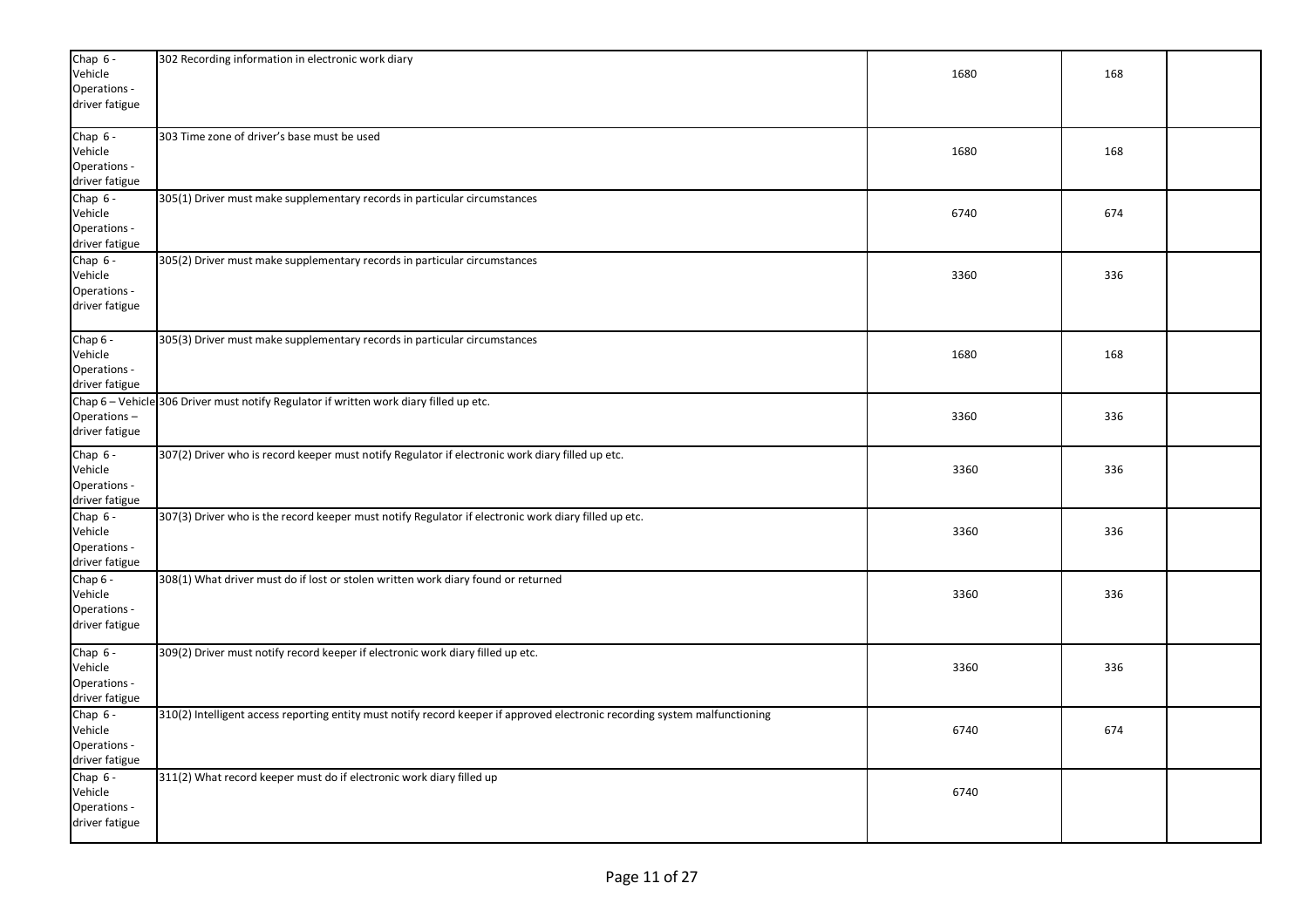| Chap 6 -<br>Vehicle<br>Operations -<br>driver fatigue   | 312(2) What record keeper must do if electronic work diary destroyed, lost or stolen              | 6740 |     |  |
|---------------------------------------------------------|---------------------------------------------------------------------------------------------------|------|-----|--|
| Chap $6 -$<br>Vehicle<br>Operations -<br>driver fatigue | 312(3) What record keeper must do if electronic work diary destroyed, lost or stolen              | 6740 | 674 |  |
| Chap 6 -<br>Vehicle<br>Operations -<br>driver fatigue   | 313(2) What record keeper must do if electronic work diary not in working order or malfunctioning | 6740 |     |  |
| Chap 6 -<br>Vehicle<br>Operations -<br>driver fatigue   | 313(3) What record keeper must do if electronic work diary not in working order or malfunctioning | 6740 |     |  |
| Chap 6 -<br>Vehicle<br>Operations -<br>driver fatigue   | 314(2) How electronic work diary must be used                                                     | 3360 |     |  |
| Chap $6 -$<br>Vehicle<br>Operations -<br>driver fatigue | 314(3) How electronic work diary must be used                                                     | 6740 |     |  |
| Chap $6 -$<br>Vehicle<br>Operations -<br>driver fatigue | 315(1) Ensuring driver complies with Sdivs 1-4                                                    | 6740 |     |  |
| Chap 6 -<br>Vehicle<br>Operations -<br>driver fatigue   | 319(1) Records record keeper must have                                                            | 6740 | 674 |  |
| Chap 6 -<br>Vehicle<br>Operations -<br>driver fatigue   | 319A(2) General requirements about driver recording and giving information to<br>record keeper    | 3360 | 336 |  |
| Chap 6 -<br>Vehicle<br>Operations -<br>driver fatigue   | 319A(5) General requirements about driver recording and giving information to record keeper       | 3360 |     |  |
| Chap 6 -<br>Vehicle<br>Operations -<br>driver fatigue   | 321(1) Records record keeper must have                                                            | 6740 | 674 |  |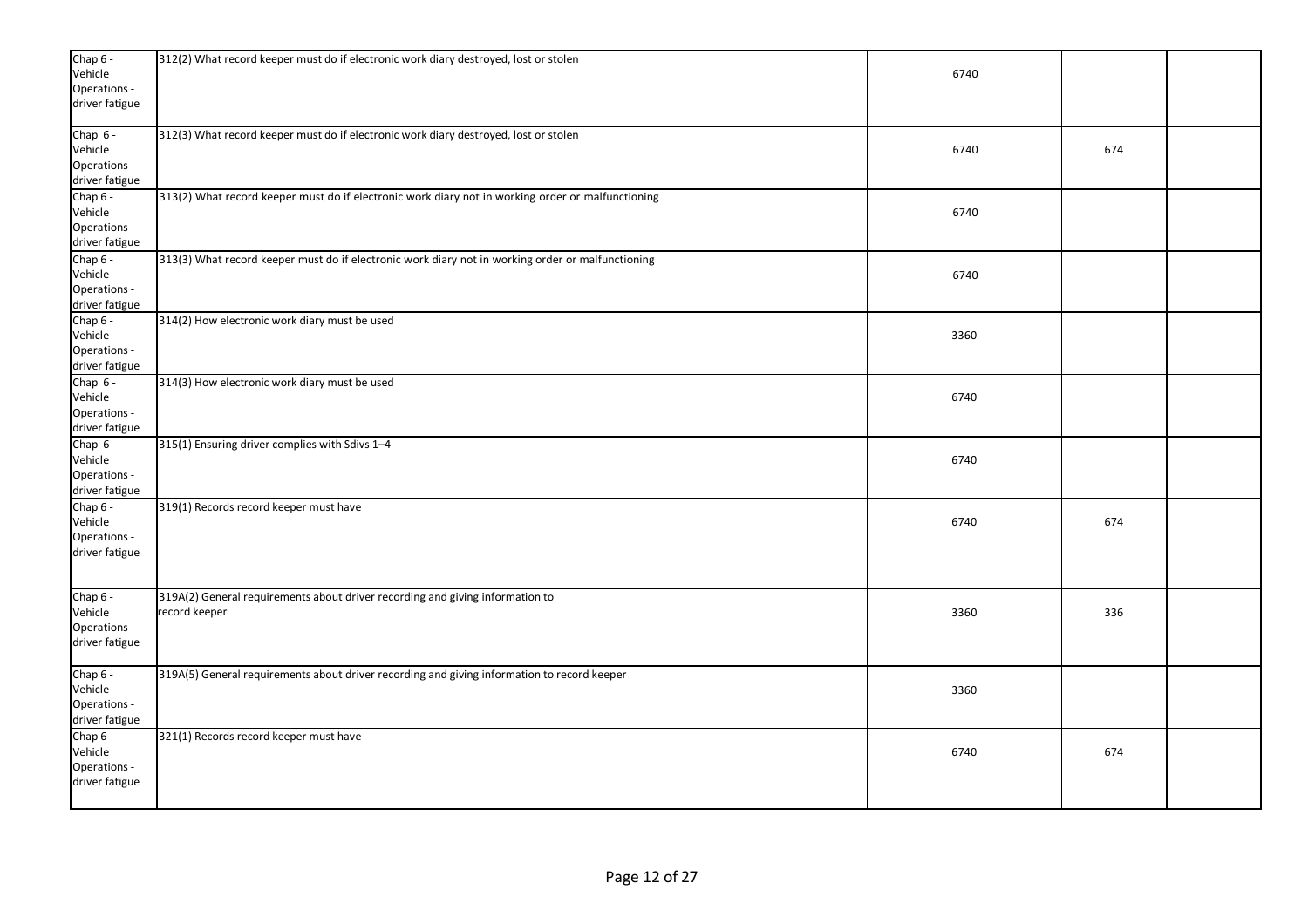| Vehicle<br>6740<br>674<br>Operations<br>driver<br>fatigue<br>322(2) General requirements about driver giving information to record keeper<br>Vehicle<br>3360<br>336<br>Operations -<br>driver fatigue<br>322(4) General requirements about driver giving information to record keeper<br>Chap $6 -$<br>Vehicle<br>3360<br>Operations -<br>driver fatigue<br>Chap 6 -<br>323(2) Requirements about driver giving information to record keeper if driver changes record keeper<br>Vehicle<br>3360<br>336<br>Operations -<br>driver fatigue<br>Chap $6 -$<br>323(3) Requirements about driver giving information to record keeper if driver changes record keeper<br>Vehicle<br>3360<br>driver fatigue<br>Chap 6 -<br>324(2) Record keeper must give information from electronic work diary<br>Vehicle<br>3360<br>336<br>driver fatigue<br>Chap 6 -<br>324A(2) Record keeper must give record to driver if requested<br>Vehicle<br>1680<br>168<br>Operations -<br>driver fatigue<br>Chap $6 -$<br>325(1) False or misleading entries<br>Vehicle<br>11210<br>Operations -<br>driver fatigue<br>Chap $6 -$<br>326(1) Keeping 2 work diaries simultaneously prohibited<br>Vehicle<br>11210<br>Operations -<br>driver fatigue<br>Chap $6 -$<br>326(2) Keeping 2 work diaries simultaneously prohibited<br>Vehicle<br>11210<br>Operations -<br>driver fatigue<br>Chap 6 -<br>327 Possession of purported work records etc. prohibited<br>Vehicle<br>11210<br>Operations - | Chap 6         | 321(3) Records record keeper must have |  |  |
|-------------------------------------------------------------------------------------------------------------------------------------------------------------------------------------------------------------------------------------------------------------------------------------------------------------------------------------------------------------------------------------------------------------------------------------------------------------------------------------------------------------------------------------------------------------------------------------------------------------------------------------------------------------------------------------------------------------------------------------------------------------------------------------------------------------------------------------------------------------------------------------------------------------------------------------------------------------------------------------------------------------------------------------------------------------------------------------------------------------------------------------------------------------------------------------------------------------------------------------------------------------------------------------------------------------------------------------------------------------------------------------------------------------------------------------------------------------------|----------------|----------------------------------------|--|--|
|                                                                                                                                                                                                                                                                                                                                                                                                                                                                                                                                                                                                                                                                                                                                                                                                                                                                                                                                                                                                                                                                                                                                                                                                                                                                                                                                                                                                                                                                   |                |                                        |  |  |
|                                                                                                                                                                                                                                                                                                                                                                                                                                                                                                                                                                                                                                                                                                                                                                                                                                                                                                                                                                                                                                                                                                                                                                                                                                                                                                                                                                                                                                                                   |                |                                        |  |  |
|                                                                                                                                                                                                                                                                                                                                                                                                                                                                                                                                                                                                                                                                                                                                                                                                                                                                                                                                                                                                                                                                                                                                                                                                                                                                                                                                                                                                                                                                   |                |                                        |  |  |
|                                                                                                                                                                                                                                                                                                                                                                                                                                                                                                                                                                                                                                                                                                                                                                                                                                                                                                                                                                                                                                                                                                                                                                                                                                                                                                                                                                                                                                                                   |                |                                        |  |  |
|                                                                                                                                                                                                                                                                                                                                                                                                                                                                                                                                                                                                                                                                                                                                                                                                                                                                                                                                                                                                                                                                                                                                                                                                                                                                                                                                                                                                                                                                   |                |                                        |  |  |
|                                                                                                                                                                                                                                                                                                                                                                                                                                                                                                                                                                                                                                                                                                                                                                                                                                                                                                                                                                                                                                                                                                                                                                                                                                                                                                                                                                                                                                                                   |                |                                        |  |  |
|                                                                                                                                                                                                                                                                                                                                                                                                                                                                                                                                                                                                                                                                                                                                                                                                                                                                                                                                                                                                                                                                                                                                                                                                                                                                                                                                                                                                                                                                   | Chap $6 -$     |                                        |  |  |
|                                                                                                                                                                                                                                                                                                                                                                                                                                                                                                                                                                                                                                                                                                                                                                                                                                                                                                                                                                                                                                                                                                                                                                                                                                                                                                                                                                                                                                                                   |                |                                        |  |  |
|                                                                                                                                                                                                                                                                                                                                                                                                                                                                                                                                                                                                                                                                                                                                                                                                                                                                                                                                                                                                                                                                                                                                                                                                                                                                                                                                                                                                                                                                   |                |                                        |  |  |
|                                                                                                                                                                                                                                                                                                                                                                                                                                                                                                                                                                                                                                                                                                                                                                                                                                                                                                                                                                                                                                                                                                                                                                                                                                                                                                                                                                                                                                                                   |                |                                        |  |  |
|                                                                                                                                                                                                                                                                                                                                                                                                                                                                                                                                                                                                                                                                                                                                                                                                                                                                                                                                                                                                                                                                                                                                                                                                                                                                                                                                                                                                                                                                   |                |                                        |  |  |
|                                                                                                                                                                                                                                                                                                                                                                                                                                                                                                                                                                                                                                                                                                                                                                                                                                                                                                                                                                                                                                                                                                                                                                                                                                                                                                                                                                                                                                                                   |                |                                        |  |  |
|                                                                                                                                                                                                                                                                                                                                                                                                                                                                                                                                                                                                                                                                                                                                                                                                                                                                                                                                                                                                                                                                                                                                                                                                                                                                                                                                                                                                                                                                   |                |                                        |  |  |
|                                                                                                                                                                                                                                                                                                                                                                                                                                                                                                                                                                                                                                                                                                                                                                                                                                                                                                                                                                                                                                                                                                                                                                                                                                                                                                                                                                                                                                                                   |                |                                        |  |  |
|                                                                                                                                                                                                                                                                                                                                                                                                                                                                                                                                                                                                                                                                                                                                                                                                                                                                                                                                                                                                                                                                                                                                                                                                                                                                                                                                                                                                                                                                   |                |                                        |  |  |
|                                                                                                                                                                                                                                                                                                                                                                                                                                                                                                                                                                                                                                                                                                                                                                                                                                                                                                                                                                                                                                                                                                                                                                                                                                                                                                                                                                                                                                                                   |                |                                        |  |  |
|                                                                                                                                                                                                                                                                                                                                                                                                                                                                                                                                                                                                                                                                                                                                                                                                                                                                                                                                                                                                                                                                                                                                                                                                                                                                                                                                                                                                                                                                   |                |                                        |  |  |
|                                                                                                                                                                                                                                                                                                                                                                                                                                                                                                                                                                                                                                                                                                                                                                                                                                                                                                                                                                                                                                                                                                                                                                                                                                                                                                                                                                                                                                                                   |                |                                        |  |  |
|                                                                                                                                                                                                                                                                                                                                                                                                                                                                                                                                                                                                                                                                                                                                                                                                                                                                                                                                                                                                                                                                                                                                                                                                                                                                                                                                                                                                                                                                   |                |                                        |  |  |
|                                                                                                                                                                                                                                                                                                                                                                                                                                                                                                                                                                                                                                                                                                                                                                                                                                                                                                                                                                                                                                                                                                                                                                                                                                                                                                                                                                                                                                                                   |                |                                        |  |  |
|                                                                                                                                                                                                                                                                                                                                                                                                                                                                                                                                                                                                                                                                                                                                                                                                                                                                                                                                                                                                                                                                                                                                                                                                                                                                                                                                                                                                                                                                   | Operations -   |                                        |  |  |
|                                                                                                                                                                                                                                                                                                                                                                                                                                                                                                                                                                                                                                                                                                                                                                                                                                                                                                                                                                                                                                                                                                                                                                                                                                                                                                                                                                                                                                                                   |                |                                        |  |  |
|                                                                                                                                                                                                                                                                                                                                                                                                                                                                                                                                                                                                                                                                                                                                                                                                                                                                                                                                                                                                                                                                                                                                                                                                                                                                                                                                                                                                                                                                   |                |                                        |  |  |
|                                                                                                                                                                                                                                                                                                                                                                                                                                                                                                                                                                                                                                                                                                                                                                                                                                                                                                                                                                                                                                                                                                                                                                                                                                                                                                                                                                                                                                                                   |                |                                        |  |  |
|                                                                                                                                                                                                                                                                                                                                                                                                                                                                                                                                                                                                                                                                                                                                                                                                                                                                                                                                                                                                                                                                                                                                                                                                                                                                                                                                                                                                                                                                   | Operations -   |                                        |  |  |
|                                                                                                                                                                                                                                                                                                                                                                                                                                                                                                                                                                                                                                                                                                                                                                                                                                                                                                                                                                                                                                                                                                                                                                                                                                                                                                                                                                                                                                                                   |                |                                        |  |  |
|                                                                                                                                                                                                                                                                                                                                                                                                                                                                                                                                                                                                                                                                                                                                                                                                                                                                                                                                                                                                                                                                                                                                                                                                                                                                                                                                                                                                                                                                   |                |                                        |  |  |
|                                                                                                                                                                                                                                                                                                                                                                                                                                                                                                                                                                                                                                                                                                                                                                                                                                                                                                                                                                                                                                                                                                                                                                                                                                                                                                                                                                                                                                                                   |                |                                        |  |  |
|                                                                                                                                                                                                                                                                                                                                                                                                                                                                                                                                                                                                                                                                                                                                                                                                                                                                                                                                                                                                                                                                                                                                                                                                                                                                                                                                                                                                                                                                   |                |                                        |  |  |
|                                                                                                                                                                                                                                                                                                                                                                                                                                                                                                                                                                                                                                                                                                                                                                                                                                                                                                                                                                                                                                                                                                                                                                                                                                                                                                                                                                                                                                                                   |                |                                        |  |  |
|                                                                                                                                                                                                                                                                                                                                                                                                                                                                                                                                                                                                                                                                                                                                                                                                                                                                                                                                                                                                                                                                                                                                                                                                                                                                                                                                                                                                                                                                   |                |                                        |  |  |
|                                                                                                                                                                                                                                                                                                                                                                                                                                                                                                                                                                                                                                                                                                                                                                                                                                                                                                                                                                                                                                                                                                                                                                                                                                                                                                                                                                                                                                                                   |                |                                        |  |  |
|                                                                                                                                                                                                                                                                                                                                                                                                                                                                                                                                                                                                                                                                                                                                                                                                                                                                                                                                                                                                                                                                                                                                                                                                                                                                                                                                                                                                                                                                   |                |                                        |  |  |
|                                                                                                                                                                                                                                                                                                                                                                                                                                                                                                                                                                                                                                                                                                                                                                                                                                                                                                                                                                                                                                                                                                                                                                                                                                                                                                                                                                                                                                                                   |                |                                        |  |  |
|                                                                                                                                                                                                                                                                                                                                                                                                                                                                                                                                                                                                                                                                                                                                                                                                                                                                                                                                                                                                                                                                                                                                                                                                                                                                                                                                                                                                                                                                   |                |                                        |  |  |
|                                                                                                                                                                                                                                                                                                                                                                                                                                                                                                                                                                                                                                                                                                                                                                                                                                                                                                                                                                                                                                                                                                                                                                                                                                                                                                                                                                                                                                                                   |                |                                        |  |  |
|                                                                                                                                                                                                                                                                                                                                                                                                                                                                                                                                                                                                                                                                                                                                                                                                                                                                                                                                                                                                                                                                                                                                                                                                                                                                                                                                                                                                                                                                   |                |                                        |  |  |
|                                                                                                                                                                                                                                                                                                                                                                                                                                                                                                                                                                                                                                                                                                                                                                                                                                                                                                                                                                                                                                                                                                                                                                                                                                                                                                                                                                                                                                                                   |                |                                        |  |  |
|                                                                                                                                                                                                                                                                                                                                                                                                                                                                                                                                                                                                                                                                                                                                                                                                                                                                                                                                                                                                                                                                                                                                                                                                                                                                                                                                                                                                                                                                   |                |                                        |  |  |
|                                                                                                                                                                                                                                                                                                                                                                                                                                                                                                                                                                                                                                                                                                                                                                                                                                                                                                                                                                                                                                                                                                                                                                                                                                                                                                                                                                                                                                                                   |                |                                        |  |  |
|                                                                                                                                                                                                                                                                                                                                                                                                                                                                                                                                                                                                                                                                                                                                                                                                                                                                                                                                                                                                                                                                                                                                                                                                                                                                                                                                                                                                                                                                   |                |                                        |  |  |
|                                                                                                                                                                                                                                                                                                                                                                                                                                                                                                                                                                                                                                                                                                                                                                                                                                                                                                                                                                                                                                                                                                                                                                                                                                                                                                                                                                                                                                                                   |                |                                        |  |  |
|                                                                                                                                                                                                                                                                                                                                                                                                                                                                                                                                                                                                                                                                                                                                                                                                                                                                                                                                                                                                                                                                                                                                                                                                                                                                                                                                                                                                                                                                   |                |                                        |  |  |
|                                                                                                                                                                                                                                                                                                                                                                                                                                                                                                                                                                                                                                                                                                                                                                                                                                                                                                                                                                                                                                                                                                                                                                                                                                                                                                                                                                                                                                                                   |                |                                        |  |  |
|                                                                                                                                                                                                                                                                                                                                                                                                                                                                                                                                                                                                                                                                                                                                                                                                                                                                                                                                                                                                                                                                                                                                                                                                                                                                                                                                                                                                                                                                   |                |                                        |  |  |
|                                                                                                                                                                                                                                                                                                                                                                                                                                                                                                                                                                                                                                                                                                                                                                                                                                                                                                                                                                                                                                                                                                                                                                                                                                                                                                                                                                                                                                                                   |                |                                        |  |  |
|                                                                                                                                                                                                                                                                                                                                                                                                                                                                                                                                                                                                                                                                                                                                                                                                                                                                                                                                                                                                                                                                                                                                                                                                                                                                                                                                                                                                                                                                   | driver fatigue |                                        |  |  |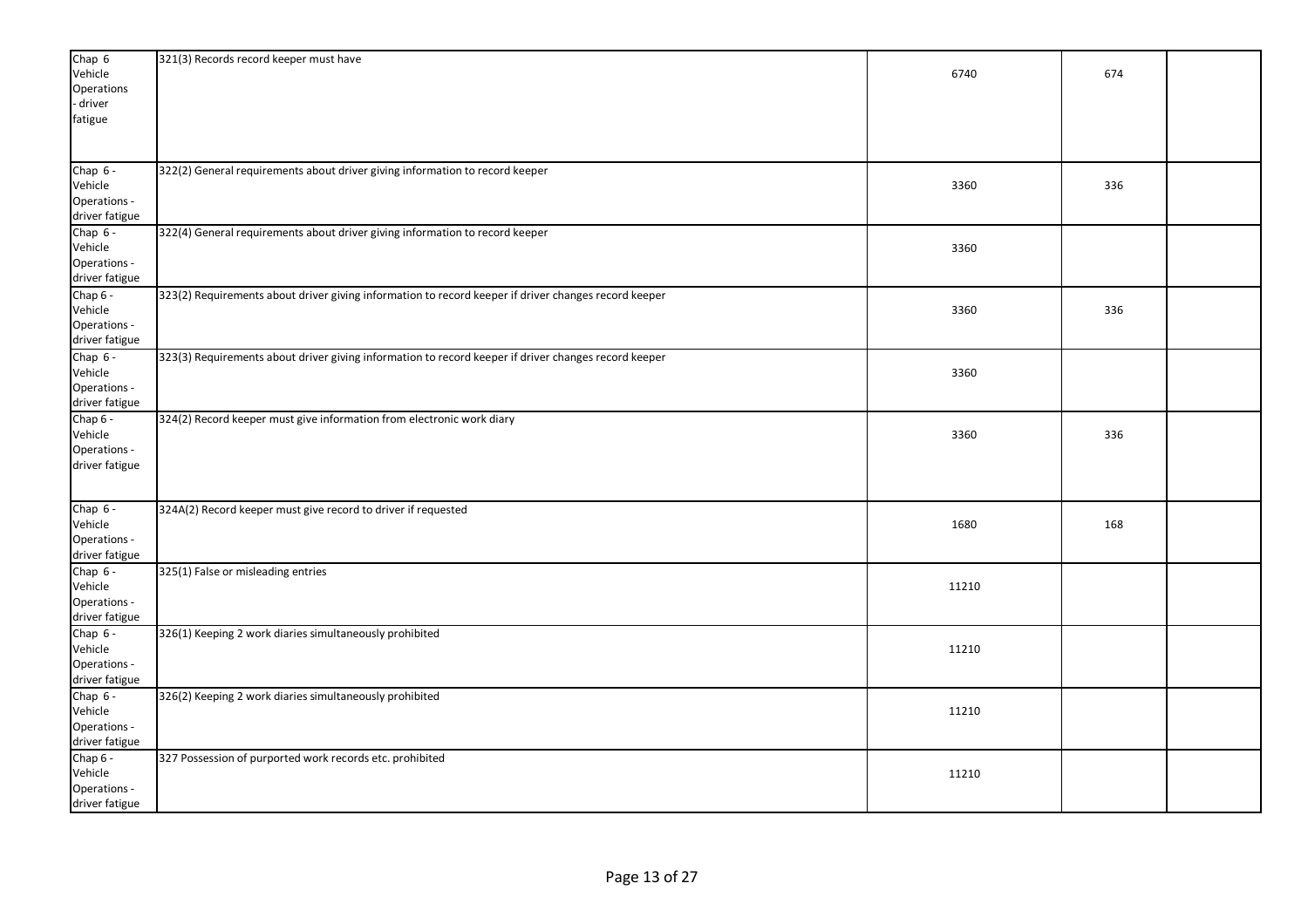| Chap $6 -$                     | 328 False representation about work records prohibited                                                          |       |     |  |
|--------------------------------|-----------------------------------------------------------------------------------------------------------------|-------|-----|--|
| Vehicle                        |                                                                                                                 | 11210 |     |  |
| Operations -<br>driver fatigue |                                                                                                                 |       |     |  |
| Chap $6 -$                     | 329 Defacing or changing work records etc. prohibited                                                           |       |     |  |
| Vehicle                        |                                                                                                                 | 11210 |     |  |
| Operations -                   |                                                                                                                 |       |     |  |
| driver fatigue                 |                                                                                                                 |       |     |  |
| Chap 6                         | 330(1) Making entries in someone else's work records prohibited                                                 |       |     |  |
| Vehicle                        |                                                                                                                 | 11210 |     |  |
| Operations                     |                                                                                                                 |       |     |  |
| driver fatigue                 |                                                                                                                 |       |     |  |
| Chap 6 -                       | 331 Destruction of particular work records prohibited                                                           |       |     |  |
| Vehicle                        |                                                                                                                 | 11210 |     |  |
| Operations -                   |                                                                                                                 |       |     |  |
| driver fatigue                 |                                                                                                                 |       |     |  |
| Chap 6 -                       | 332 Offence to remove pages from written work diary                                                             |       |     |  |
| Vehicle                        |                                                                                                                 | 11210 |     |  |
| Operations -                   |                                                                                                                 |       |     |  |
| driver fatigue                 |                                                                                                                 |       |     |  |
| Chap 6 -<br>Vehicle            | 335(1) Person must not tamper with approved electronic recording system                                         | 11210 |     |  |
| Operations -                   |                                                                                                                 |       |     |  |
| driver fatigue                 |                                                                                                                 |       |     |  |
| Chap 6 -                       | 336(1) Person using approved electronic recording system must not permit tampering with it                      |       |     |  |
| Vehicle                        |                                                                                                                 | 11210 |     |  |
| Operations -                   |                                                                                                                 |       |     |  |
| driver fatigue                 |                                                                                                                 |       |     |  |
| Chap 6 -                       | 336A(1) Reporting tampering or suspected tampering with electronic work diary                                   |       |     |  |
| Vehicle                        |                                                                                                                 | 6740  |     |  |
| Operations -                   |                                                                                                                 |       |     |  |
| driver fatigue                 |                                                                                                                 |       |     |  |
| Chap 6 -                       | 337 (2) Intelligent access reporting entity must not permit tampering with approved electronic recording system |       |     |  |
| Vehicle                        |                                                                                                                 | 11210 |     |  |
| Operations -<br>driver fatigue |                                                                                                                 |       |     |  |
| Chap $6 -$                     | 341 (1) Period for which, and way in which, records must be kept                                                |       |     |  |
| Vehicle                        |                                                                                                                 | 6740  | 674 |  |
| Operations -                   |                                                                                                                 |       |     |  |
| driver fatigue                 |                                                                                                                 |       |     |  |
| Chap 6 -                       | 341(2) Period for which, and way in which, records must be kept                                                 |       |     |  |
| Vehicle                        |                                                                                                                 | 6740  | 674 |  |
| Operations -                   |                                                                                                                 |       |     |  |
| driver fatigue                 |                                                                                                                 |       |     |  |
| Chap 6 -                       | 341(3) Period for which, and way in which, records must be kept                                                 |       |     |  |
| Vehicle                        |                                                                                                                 | 3360  | 336 |  |
| Operations -                   |                                                                                                                 |       |     |  |
| driver fatigue                 |                                                                                                                 |       |     |  |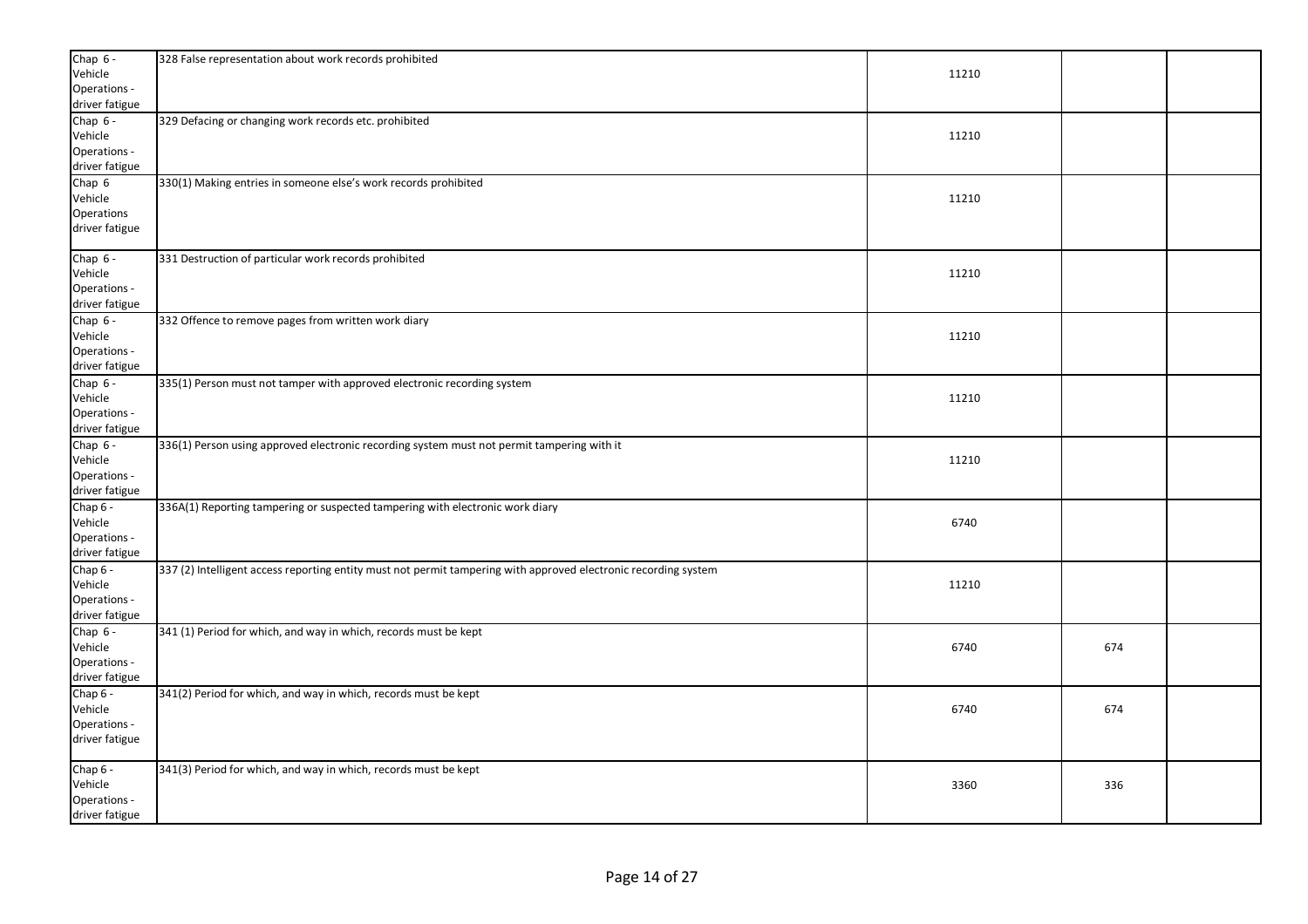| Chap 6 -<br>Vehicle<br>Operations -<br>driver fatigue   | 341(4) Period for which, and way in which, records must be kept                                                            | 3360  | 336 |  |
|---------------------------------------------------------|----------------------------------------------------------------------------------------------------------------------------|-------|-----|--|
| Chap $6 -$<br>Vehicle<br>Operations -<br>driver fatigue | 341(5) Period for which, and way in which, records must be kept                                                            | 6740  | 674 |  |
| Chap $6 -$<br>Vehicle<br>Operations -<br>driver fatigue | 341(7) Period for which, and way in which, records must be kept                                                            | 1680  | 168 |  |
| Chap $6 -$<br>Vehicle<br>Operations -<br>driver fatigue | 347 Prohibition on using electronic work diary if it is not, and is not a part of, an approved electronic recording system | 11210 |     |  |
| Chap $6 -$<br>Vehicle<br>Operations -<br>driver fatigue | 354(3) Requirements if approval amended                                                                                    | 6740  | 674 |  |
| Chap 6 -<br>Vehicle<br>Operations -<br>driver fatigue   | 354(5) Requirements if approval amended                                                                                    | 6740  | 674 |  |
| Chap $6 -$<br>Vehicle<br>Operations -<br>driver fatigue | 355(2) Requirements if approval cancelled                                                                                  | 6740  | 674 |  |
| Chap $6 -$<br>Vehicle<br>Operations -<br>driver fatigue | 355(4) Requirements if approval cancelled                                                                                  | 6740  | 674 |  |
| Chap 6 -<br>Vehicle<br>Operations -<br>driver fatigue   | 355(6) Requirements if approval cancelled                                                                                  | 6740  | 674 |  |
| Chap 6 -<br>Vehicle<br>Operations -<br>driver fatigue   | 373(2) Return of permit                                                                                                    | 6740  | 674 |  |
| Chap 6 -<br>Vehicle<br>Operations -<br>driver fatigue   | 374(1) Replacement of defaced permit                                                                                       | 4470  |     |  |
| Chap 6 -<br>Vehicle<br>Operations -<br>driver fatigue   | 375 Contravening conditions of work diary exemption                                                                        | 6740  | 674 |  |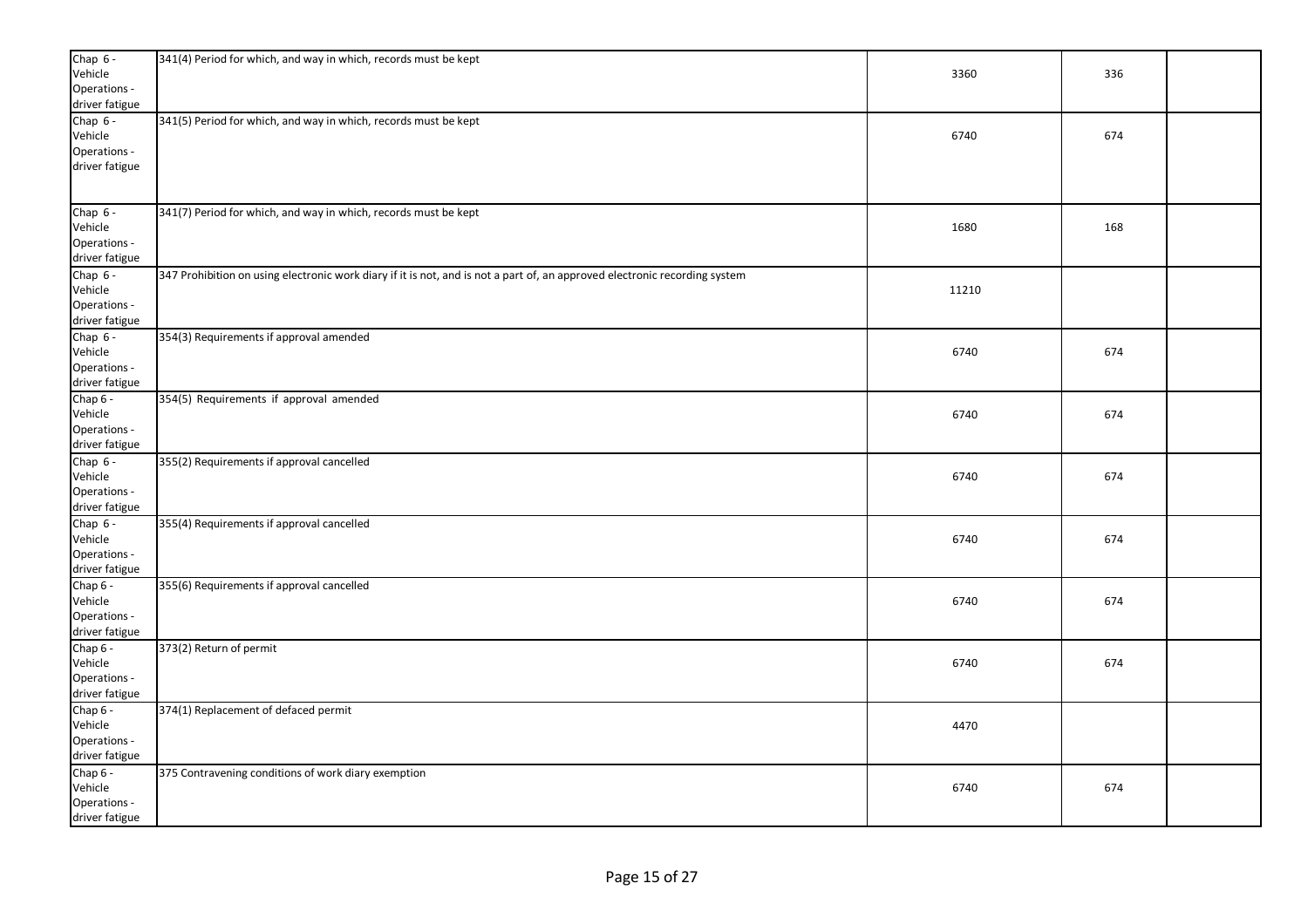| Chap 6 -                       | 376(2) Keeping relevant document while operating under work diary exemption (notice) |                        |              |                      |
|--------------------------------|--------------------------------------------------------------------------------------|------------------------|--------------|----------------------|
| Vehicle<br>Operations -        |                                                                                      | 3360                   | 336          |                      |
| driver fatigue                 |                                                                                      |                        |              |                      |
| Chap 6 -                       | 376(3) Keeping relevant document while operating under work diary exemption (notice) |                        |              |                      |
| Vehicle                        |                                                                                      | 3360                   | 336          |                      |
| Operations -                   |                                                                                      |                        |              |                      |
| driver fatigue                 |                                                                                      |                        |              |                      |
| Chap 6 -<br>Vehicle            | 377 Keeping copy of permit while operating under work diary exemption (permit)       | 3360                   | 336          |                      |
| Operations -                   |                                                                                      |                        |              |                      |
| driver fatigue                 |                                                                                      |                        |              |                      |
| Chap $6-$                      | 392(2) Return of permit                                                              |                        |              |                      |
| Vehicle                        |                                                                                      | 6740                   | 674          |                      |
| Operations                     |                                                                                      |                        |              |                      |
| Driver                         |                                                                                      |                        |              |                      |
| fatigue                        |                                                                                      |                        |              |                      |
| Chap 6 -                       | 393(1) Replacement of defaced etc. Permit                                            |                        |              |                      |
| Vehicle                        |                                                                                      | 4470                   |              |                      |
| Operations -                   |                                                                                      |                        |              |                      |
| driver fatigue                 |                                                                                      |                        |              |                      |
| Chap 6 -<br>Vehicle            | 395 Contravening condition of fatigue record keeping exemption                       | 6740                   | 674          |                      |
| Operations -                   |                                                                                      |                        |              |                      |
| driver fatigue                 |                                                                                      |                        |              |                      |
| Chap 6 -                       | 396(2) Owner must maintain odometer                                                  |                        |              |                      |
| Vehicle                        |                                                                                      | 6740                   | 674          |                      |
| Operations -                   |                                                                                      |                        |              |                      |
| driver fatigue                 |                                                                                      |                        |              |                      |
| Chap 6 -                       | 397(2) Driver must report malfunctioning odometer                                    |                        |              |                      |
| Vehicle<br>Operations -        |                                                                                      | 3360                   |              |                      |
| driver fatigue                 |                                                                                      |                        |              |                      |
| Chap 6 -                       | 398(2) What owner must do if odometer malfunctioning                                 |                        |              |                      |
| Vehicle                        |                                                                                      | 6740                   |              |                      |
| Operations -                   |                                                                                      |                        |              |                      |
| driver fatigue                 |                                                                                      |                        |              |                      |
| Chap $6 -$                     | 399(2) What employer or operator must do if odometer malfunctioning                  |                        |              |                      |
| Vehicle                        |                                                                                      | 6740                   | 674          |                      |
| Operations -<br>driver fatigue |                                                                                      |                        |              |                      |
|                                |                                                                                      |                        | Infringement | <b>Demerit Point</b> |
| Chapter                        | <b>Section Number and Provision</b>                                                  | <b>Maximum Penalty</b> | Penalty      | Penalty              |
| Chap 7 -                       | 404(1) Offence to give false or misleading information to                            |                        |              |                      |
| Intelligent                    |                                                                                      | 11210                  |              |                      |
| Access                         |                                                                                      |                        |              |                      |
|                                |                                                                                      |                        |              |                      |
| Chap 7 -                       | 404(4) Offence to give false or misleading information to                            |                        |              |                      |
| Intelligent                    |                                                                                      | 11210                  |              |                      |
| Access                         |                                                                                      |                        |              |                      |
|                                |                                                                                      |                        |              |                      |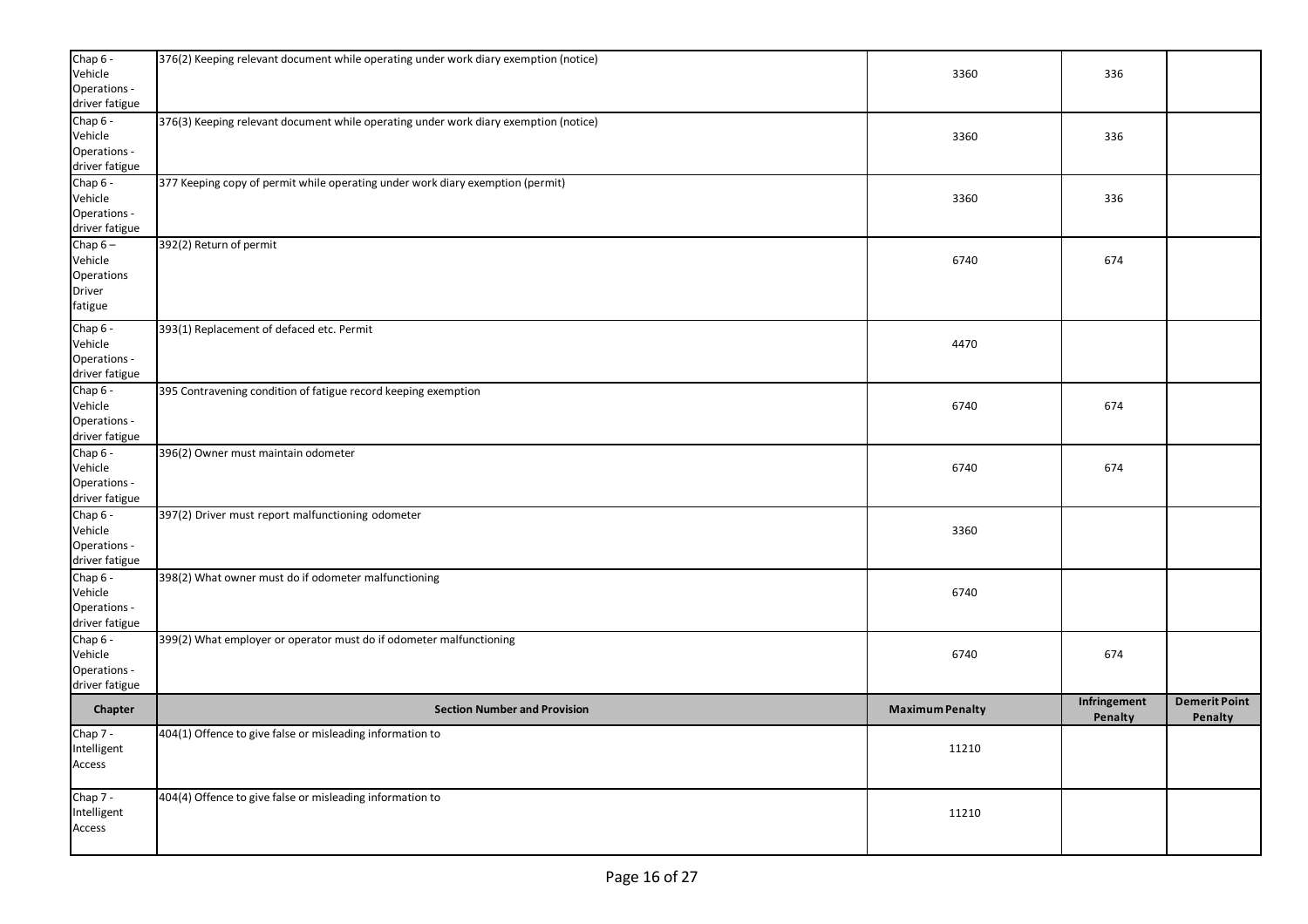| Chap 7 -<br>Intelligent | 405(1) Advising vehicle driver of collection of information by                     | 6740  |  |
|-------------------------|------------------------------------------------------------------------------------|-------|--|
| Access                  |                                                                                    |       |  |
|                         |                                                                                    |       |  |
|                         |                                                                                    |       |  |
| Chap 7 -<br>Intelligent | 406(1) Reporting system malfunctions to Regulator                                  | 6740  |  |
| Access                  |                                                                                    |       |  |
| Chap 7 -<br>Intelligent | 406(2) Reporting system malfunctions to Regulator                                  | 6740  |  |
| Access                  |                                                                                    |       |  |
|                         |                                                                                    |       |  |
| Chap 7 -                | 407(1) Advising driver of driver's obligations about reporting system malfunctions |       |  |
| Intelligent             |                                                                                    | 6740  |  |
| Access                  |                                                                                    |       |  |
| Chap 7 -                | 408(1) Reporting system malfunctions to operator                                   |       |  |
| Intelligent<br>Access   |                                                                                    | 6740  |  |
| Chap 7 -                | 408(2) Reporting system malfunctions to operator                                   |       |  |
| Intelligent             |                                                                                    | 6740  |  |
| Access                  |                                                                                    |       |  |
|                         |                                                                                    |       |  |
|                         |                                                                                    |       |  |
| Chap 7 -<br>Intelligent | 410(1) Collecting intelligent access information                                   | 6740  |  |
| Access                  |                                                                                    |       |  |
|                         |                                                                                    |       |  |
| Chap 7 -                | 410(2) Collecting intelligent access information                                   |       |  |
| Intelligent             |                                                                                    | 6740  |  |
| Access<br>Chap 7 -      | 411(1) Keeping records of intelligent access information collected                 |       |  |
| Intelligent             |                                                                                    | 6740  |  |
| Access                  |                                                                                    |       |  |
| Chap 7 -<br>Intelligent | 412 Protecting intelligent access information                                      | 22430 |  |
| Access                  |                                                                                    |       |  |
| Chap 7 -                | 413(1) Making individuals aware of personal information held                       |       |  |
| Intelligent             |                                                                                    | 6740  |  |
| Access<br>Chap $7-$     | 413(2) Making individuals aware of personal information held                       |       |  |
| Intelligent             |                                                                                    | 6740  |  |
| Access                  |                                                                                    |       |  |
| Chap 7 -                | 414(1) Giving individuals access to their personal information                     |       |  |
| Intelligent<br>Access   |                                                                                    | 6740  |  |
|                         |                                                                                    |       |  |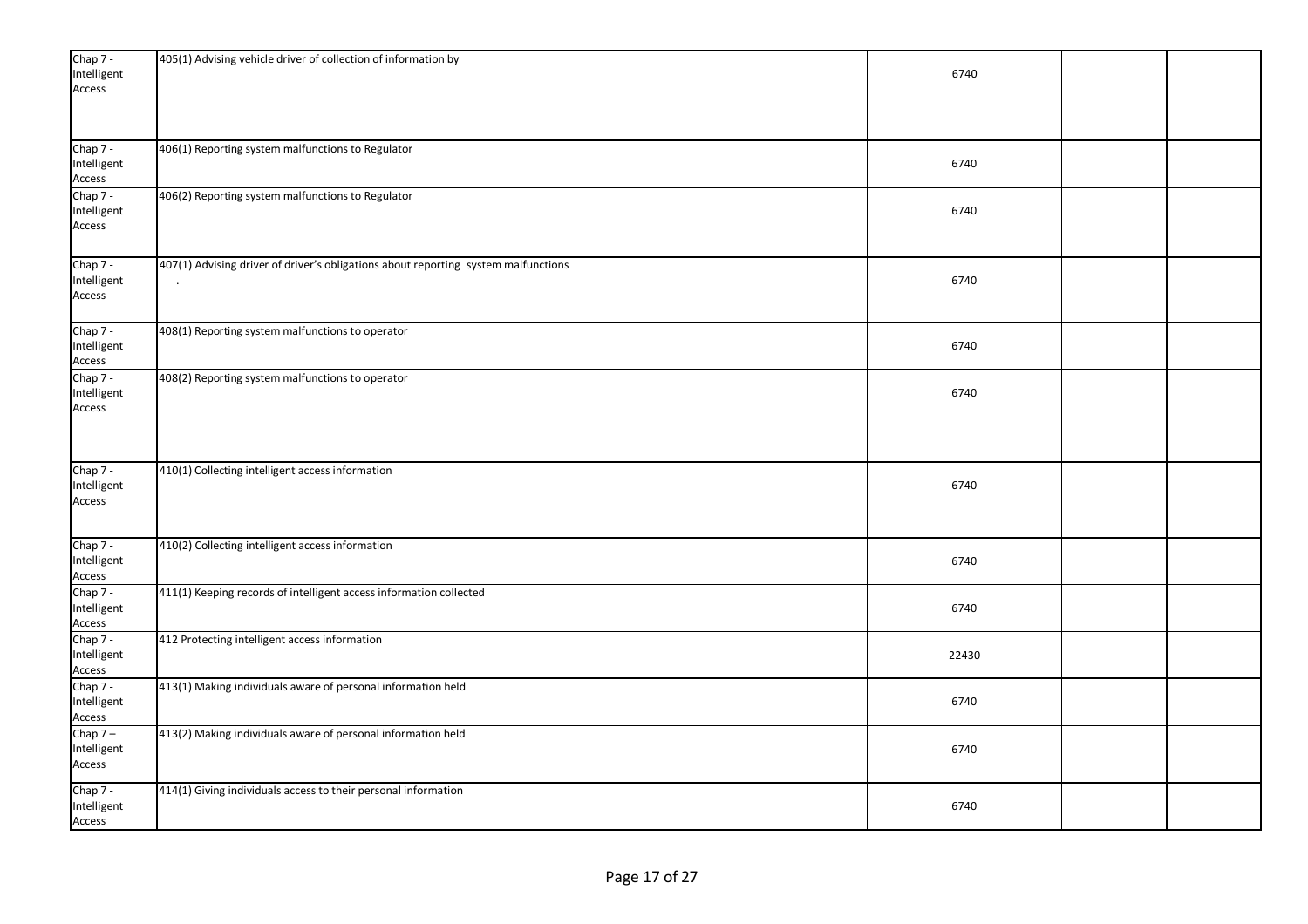| Chap 7 -<br>Intelligent<br>Access | 415(2) Correcting errors                                                                                                       | 6740  |  |
|-----------------------------------|--------------------------------------------------------------------------------------------------------------------------------|-------|--|
| Chap 7 -<br>Intelligent<br>Access | 415(4) Correcting errors                                                                                                       | 6740  |  |
| Chap 7 -<br>Intelligent<br>Access | 416 General restriction on use and disclosure of intelligent access information                                                | 22430 |  |
| Chap 7 -<br>Intelligent<br>Access | 417 Giving intelligent access auditor access to records                                                                        | 6740  |  |
| Chap 7 -<br>Intelligent<br>Access | 419(1) Keeping record of use or disclosure of intelligent access information                                                   | 6740  |  |
| Chap 7 -<br>Intelligent<br>Access | 419(3) Keeping record of use or disclosure of intelligent access information                                                   | 6740  |  |
| Chap 7 -<br>Intelligent<br>Access | 420(2) Keeping noncompliance report                                                                                            | 6740  |  |
| Chap 7 -<br>Intelligent<br>Access | 421(1) Destroying intelligent access information etc.                                                                          | 6740  |  |
| Chap 7 -<br>Intelligent<br>Access | 422(2) Reporting relevant contraventions to Regulator                                                                          | 6740  |  |
| Chap 7 -<br>Intelligent<br>Access | 423(1) Reporting tampering or suspected tampering with approved intelligent transport system to Regulator                      | 6740  |  |
| Chap 7 -<br>Intelligent<br>Access | 423(2) Reporting tampering or suspected tampering with approved intelligent transport system to Regulator                      | 6740  |  |
| Chap 7 -<br>Intelligent<br>Access | 424(1) Restriction on disclosing information about tampering or suspected tampering with approved intelligent transport system | 6740  |  |
| Chap 7 -<br>Intelligent<br>Access | 424(3) Restriction on disclosing information about tampering or suspected tampering with approved intelligent transport system | 6740  |  |
| Chap 7 -<br>Intelligent<br>Access | 424(4) Restriction on disclosing information about tampering or suspected tampering with approved intelligent transport system | 6740  |  |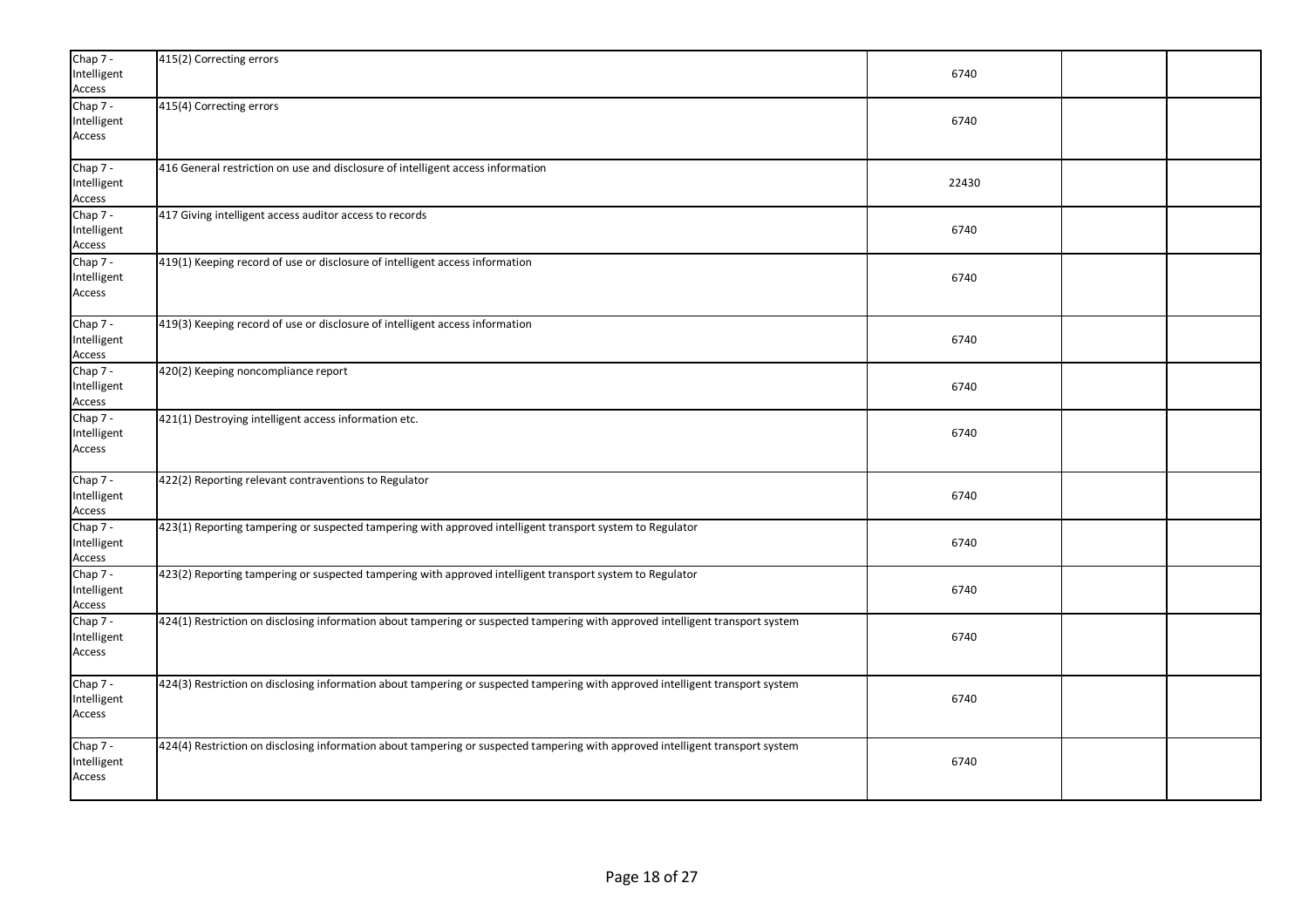| Chap 7 -<br>Intelligent<br>Access   | 427(1) Collecting intelligent access information                                                                                                          | 6740  |  |
|-------------------------------------|-----------------------------------------------------------------------------------------------------------------------------------------------------------|-------|--|
| Chap 7 -<br>Intelligent<br>Access   | 427(2) Collecting intelligent access information                                                                                                          | 6740  |  |
| Chap 7 -<br>Intelligent<br>Access   | 428 Protecting intelligent access information collected                                                                                                   | 22430 |  |
| Chap 7 -<br>Intelligent<br>Access   | 429(1) Making individuals aware of personal information held                                                                                              | 6740  |  |
| Chap 7 -<br>Intelligent<br>Access   | 429(2) Making individuals aware of personal information held                                                                                              | 6740  |  |
| Chap 7 -<br>Intelligent<br>Access   | 430(1) Giving individuals access to their personal information                                                                                            | 6740  |  |
| Chap 7 -<br>Intelligent<br>Access   | 431(2) Correcting errors etc.                                                                                                                             | 6740  |  |
| Chap 7 -<br>Intelligent<br>Access   | 431(5) Correcting errors etc.                                                                                                                             | 6740  |  |
| Chap $7 -$<br>Intelligent<br>Access | 432 General restriction on use and disclosure of intelligent access information                                                                           | 22430 |  |
| Chap 7 -<br>Intelligent<br>Access   | 434 Restriction about intelligent access information that may be used or disclosed                                                                        | 6740  |  |
| Chap 7 -<br>Intelligent<br>Access   | 435(1) Keeping record of use or disclosure of intelligent access information                                                                              | 6740  |  |
| Chap 7 -<br>Intelligent<br>Access   | 435(3) Keeping record of use or disclosure of intelligent access information                                                                              | 6740  |  |
| Chap 7 -<br>Intelligent<br>Access   | 436 Keeping noncompliance reports                                                                                                                         | 6740  |  |
| Chap 7 -<br>Intelligent<br>Access   | 437(1) Destroying intelligent access information or removing personal information from it                                                                 | 6740  |  |
| Chap 7 -<br>Intelligent<br>Access   | 438(1) Reporting tampering or suspected tampering with, or malfunction or suspected malfunction of, approved intelligent transport<br>system to Regulator | 6740  |  |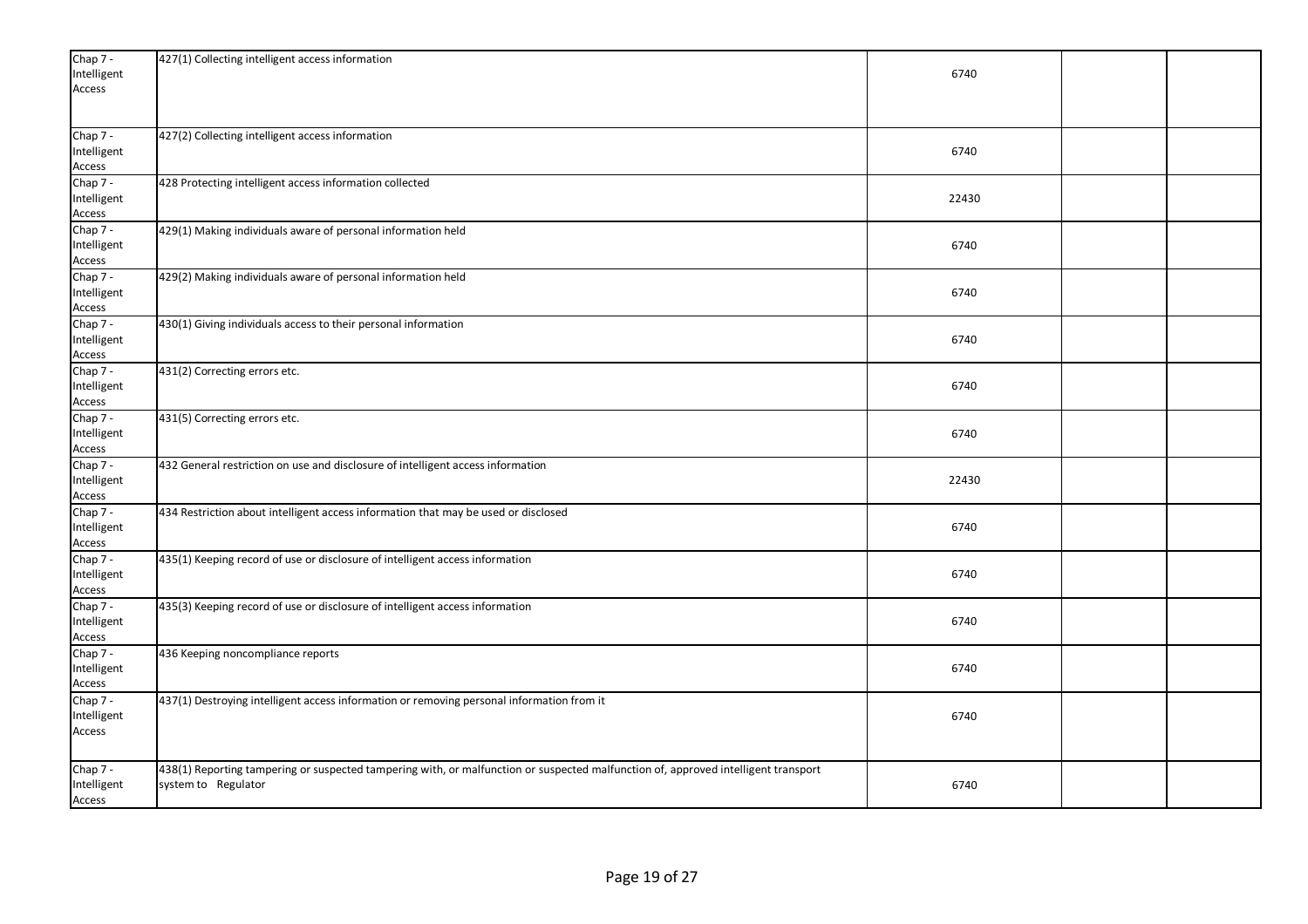| Chap $7 -$<br>Intelligent<br>Access | 439(1) Restriction on disclosing information about tampering or suspected tampering with approved intelligent transport system | 6740  |  |
|-------------------------------------|--------------------------------------------------------------------------------------------------------------------------------|-------|--|
| Chap 7 -<br>Intelligent<br>Access   | 439(3) Restriction on disclosing information about tampering or suspected tampering with approved intelligent transport system | 6740  |  |
| Chap 7 -<br>Intelligent<br>Access   | 441(1) Collecting intelligent access information                                                                               | 6740  |  |
| Chap 7 -<br>Intelligent<br>Access   | 441(2) Collecting intelligent access information                                                                               | 6740  |  |
| Chap 7 -<br>Intelligent<br>Access   | 442 Protecting intelligent access information collected                                                                        | 22430 |  |
| Chap 7 -<br>Intelligent<br>Access   | 443(1) Making individuals aware of personal information held                                                                   | 6740  |  |
| Chap 7 -<br>Intelligent<br>Access   | 444(1) Giving individuals access to their personal information                                                                 | 6740  |  |
| Chap 7 -<br>Intelligent<br>Access   | 445(2) Correcting errors                                                                                                       | 6740  |  |
| Chap 7 -<br>Intelligent<br>Access   | 445(4) Correcting errors                                                                                                       | 6740  |  |
| Chap 7 -<br>Intelligent<br>Access   | 446 General restriction on use and disclosure of intelligent access information                                                | 22430 |  |
| Chap 7 -<br>Intelligent<br>Access   | 448 Restriction about intelligent access information that may be used or disclosed                                             | 6740  |  |
| Chap 7 -<br>Intelligent<br>Access   | 449(1) Keeping record of use or disclosure of intelligent access Information                                                   | 6740  |  |
| Chap 7 -<br>Intelligent<br>Access   | 449(2) Keeping record of use or disclosure of intelligent access Information                                                   | 6740  |  |
| Chap 7 -<br>Intelligent<br>Access   | 449(3) Keeping record of use or disclosure of intelligent access Information                                                   | 6740  |  |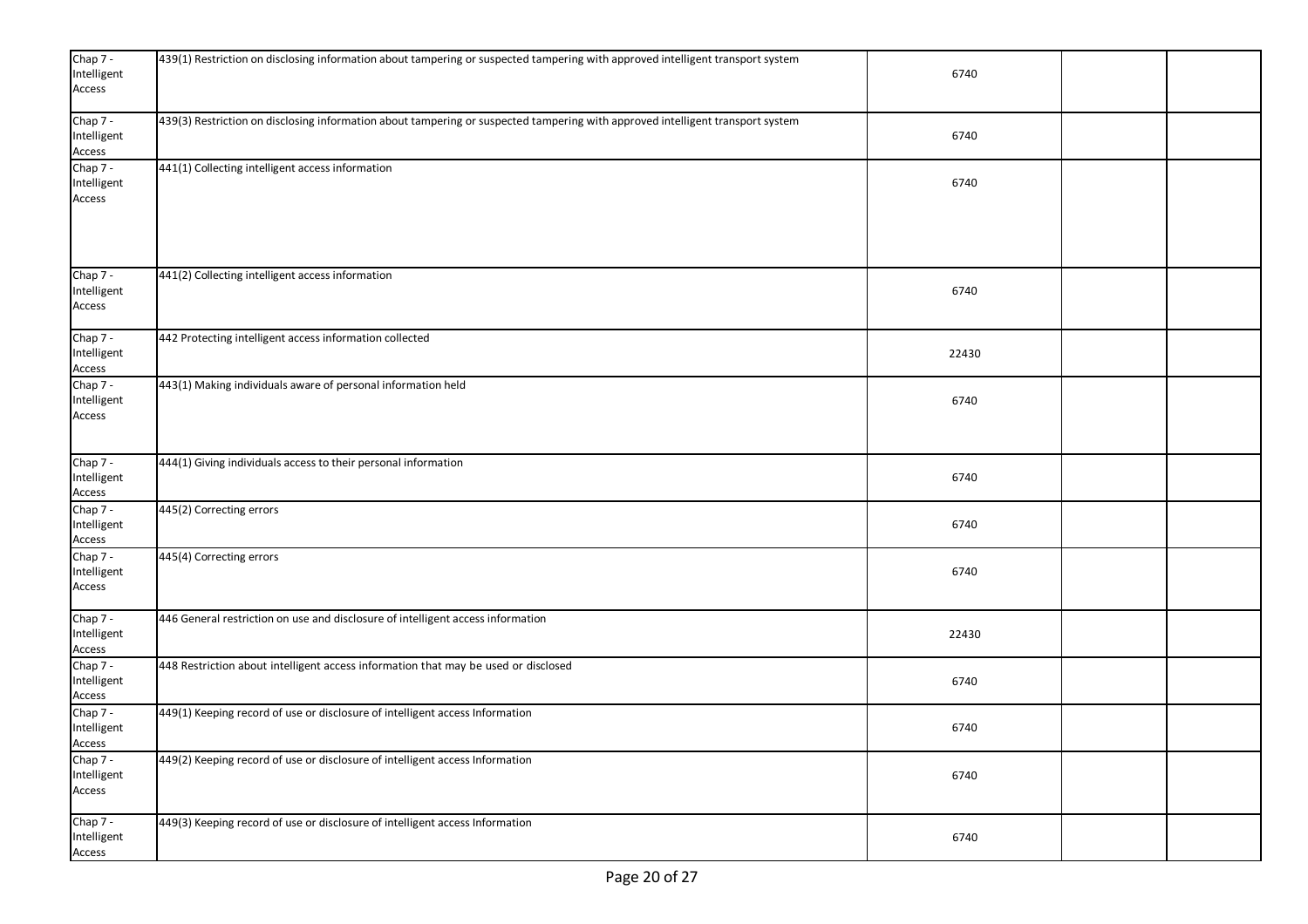| Chap 7 -<br>Intelligent<br>Access       | 450(1) Destroying intelligent access information or removing personal information from it                                      | 6740                   |                         |                                 |
|-----------------------------------------|--------------------------------------------------------------------------------------------------------------------------------|------------------------|-------------------------|---------------------------------|
| Chap 7 -<br>Intelligent<br>$\sf Access$ | 451 Reporting contraventions by intelligent access service providers to TCA                                                    | 6740                   |                         |                                 |
| Chap 7 -<br>Intelligent<br>Access       | 452 Reporting tampering or suspected tampering with approved intelligent transport system to Regulator or TCA                  | 6740                   |                         |                                 |
| Chap 7 -<br>Intelligent<br>Access       | 453(1) Restriction on disclosing information about tampering or suspected tampering with approved intelligent transport system | 6740                   |                         |                                 |
| Chap 7 -<br>Intelligent<br>Access       | 453(2) Restriction on disclosing information about tampering or suspected tampering with approved intelligent transport system | 6740                   |                         |                                 |
| Chap 7 -<br>Intelligent<br>Access       | 454(1) Offence to tamper with approved intelligent transport System                                                            | 11210                  |                         |                                 |
| Chap 7 -<br>Intelligent<br>Access       | 454(2) Offence to tamper with approved intelligent transport system                                                            | 8980                   |                         |                                 |
|                                         |                                                                                                                                |                        |                         |                                 |
| Chapter                                 | <b>Section Number and Provision</b>                                                                                            | <b>Maximum Penalty</b> | Infringement<br>Penalty | <b>Demerit Point</b><br>Penalty |
| Chap 8 -<br>Accreditation               | 466(2A) Accreditation labels for maintenance management accreditation and mass management accreditation                        | 3360                   | 336                     |                                 |
| Chap 8 -<br>Accreditation               | 466(2B) Accreditation labels for maintenance management accreditation and mass management                                      | 3360                   | 336                     |                                 |
| Chap 8 -<br>Accreditation               | 467 Compliance with conditions of BFM accreditation or AFM Accreditation                                                       | 6740                   | 674                     |                                 |
| Chap 8 -<br>Accreditation               | 468(1) Driver operating under BFM accreditation or AFM accreditation must carry accreditation details                          | 3360                   | 336                     |                                 |
| Chap 8 -<br>Accreditation               | 468(3) Driver operating under BFM accreditation or AFM accreditation must carry accreditation details                          | 3360                   | 336                     |                                 |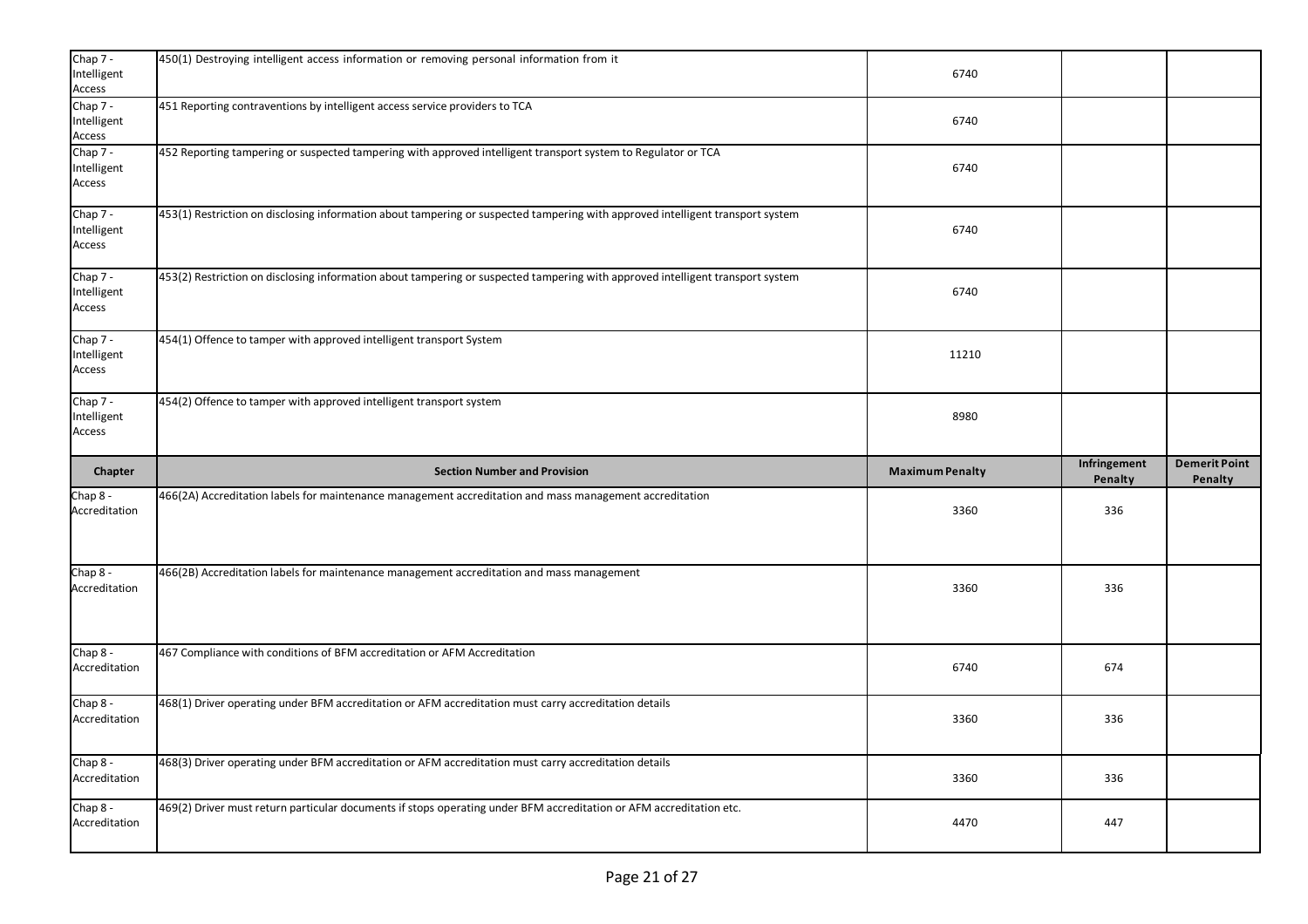| Chap 8 -<br>Accreditation   | 470(2) General requirements applying to operator with heavy vehicle accreditation                  | 6740                   |                         |                                 |
|-----------------------------|----------------------------------------------------------------------------------------------------|------------------------|-------------------------|---------------------------------|
| Chap 8 -<br>Accreditation   | 470(3) General requirements applying to operator with heavy vehicle accreditation                  | 6740                   | 674                     |                                 |
| Chap 8 -<br>Accreditation   | 470(4) General requirements applying to operator with heavy vehicle accreditation                  | 6740                   |                         |                                 |
| Chap 8 -<br>Accreditation   | 470(5) General requirements applying to operator with heavy vehicle accreditation                  | 6740                   |                         |                                 |
| Chap 8 -<br>Accreditation   | 470(6) General requirements applying to operator with heavy vehicle accreditation                  | 3360                   |                         |                                 |
| Chap 8 -<br>Accreditation   | 470(8) General requirements applying to operator with heavy vehicle accreditation                  | 3360                   | 336                     |                                 |
| Chap 8 -<br>Accreditation   | 471(2) Operator must give notice of amendment, suspension or ending of heavy vehicle accreditation | 6740                   | 674                     |                                 |
| Chap 8 -<br>Accreditation   | 471(3) Operator must give notice of amendment, suspension or ending of heavy vehicle accreditation | 4470                   | 447                     |                                 |
| Chap 8 -<br>Accreditation   | 476(2) Return of accreditation certificate                                                         | 6740                   | 674                     |                                 |
| $Chap 8 -$<br>Accreditation | 477(1) Replacement of defaced etc. accreditation certificate                                       | 4470                   |                         |                                 |
| Chap 8 -<br>Accreditation   | 478(1) Offences relating to auditors                                                               | 11210                  |                         |                                 |
| Chap 8 -<br>Accreditation   | 478(2) Offences relating to auditors.                                                              | 11210                  |                         |                                 |
| Chap $8 -$<br>Accreditation | 478(3) Offences relating to auditors                                                               | 11210                  |                         |                                 |
| Chap 8 -<br>Accreditation   | 478(4) Offences relating to auditors                                                               | 11210                  |                         |                                 |
| Chapter                     | <b>Section Number and Provision</b>                                                                | <b>Maximum Penalty</b> | Infringement<br>Penalty | <b>Demerit Point</b><br>Penalty |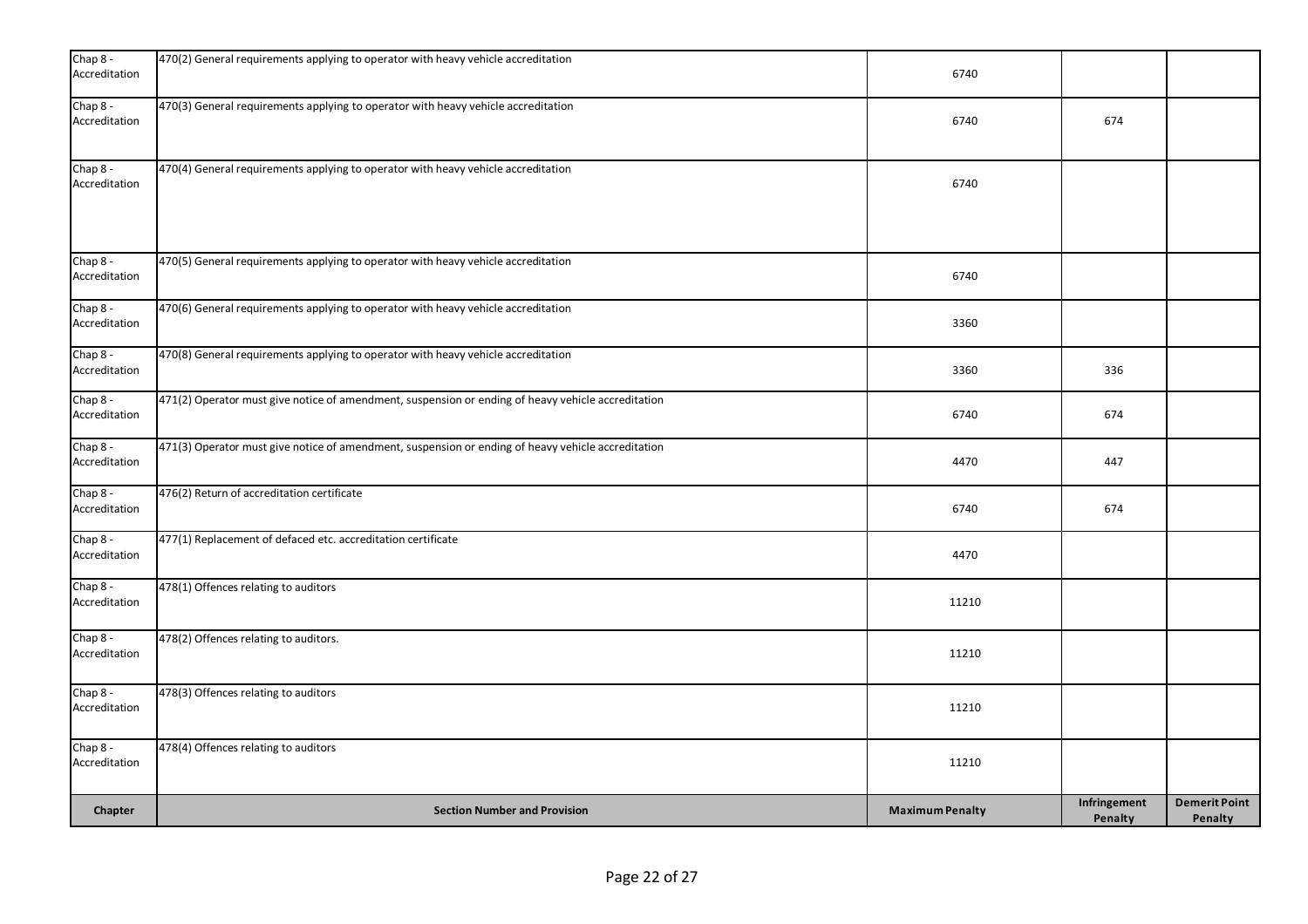| $Chap 9 -$<br>Enforcement | 488 Return of identity card                                                                      | 4470  | 447  |                      |
|---------------------------|--------------------------------------------------------------------------------------------------|-------|------|----------------------|
| Chap 9 -<br>Enforcement   | 513(4) Direction to stop heavy vehicle to enable exercise of other powers                        | 6740  | 674  |                      |
| Chap 9 -<br>Enforcement   | 514(3) Direction not to move or interfere with a heavy vehicle to enable exercise of other power | 6740  | 674  |                      |
| Chap 9 -<br>Enforcement   | 516(3) Direction to move heavy vehicle to enable exercise of other powers                        | 6740  | 674  |                      |
| Chap 9 -<br>Enforcement   | 517(4) Direction to move heavy vehicle if causing harm                                           | 6740  | 674  |                      |
| Chap 9 -<br>Enforcement   | 522(5) Power to order presentation of heavy vehicles for inspection                              | 6740  | 674  |                      |
| Chap 9 -<br>Enforcement   | 524(5) Direction to leave heavy vehicle                                                          | 6740  | 674  |                      |
| Chap 9 -<br>Enforcement   | 526(4) Issue of vehicle defect notice                                                            | 3360  | 336  |                      |
| Chap 9 -<br>Enforcement   | 528(3) Defective vehicle labels                                                                  | 3360  | 336  |                      |
| Chap 9 -<br>Enforcement   | 529 Using defective heavy vehicles contrary to vehicle defect notice                             | 6740  | 674  | Minor: 1<br>Major: 3 |
| Chap 9 -<br>Enforcement   | 531(4) Amendment or withdrawal of vehicle defect notices                                         | 3360  | 336  |                      |
| Chap 9 -<br>Enforcement   | 531A(4) Self-clearing defect notices                                                             | 3360  | 336  |                      |
| Chap $9 -$<br>Enforcement | 531A(5) Self-clearing defect notices                                                             | 3360  | 336  |                      |
| Chap 9 -<br>Enforcement   | 533(7) Powers for minor risk breach of mass, dimension or loading requirement                    | 11210 | 1121 |                      |
| Chap 9 -<br>Enforcement   | 534(5) Powers for substantial risk breach of mass, dimension or loading requirement              | 11210 | 1121 |                      |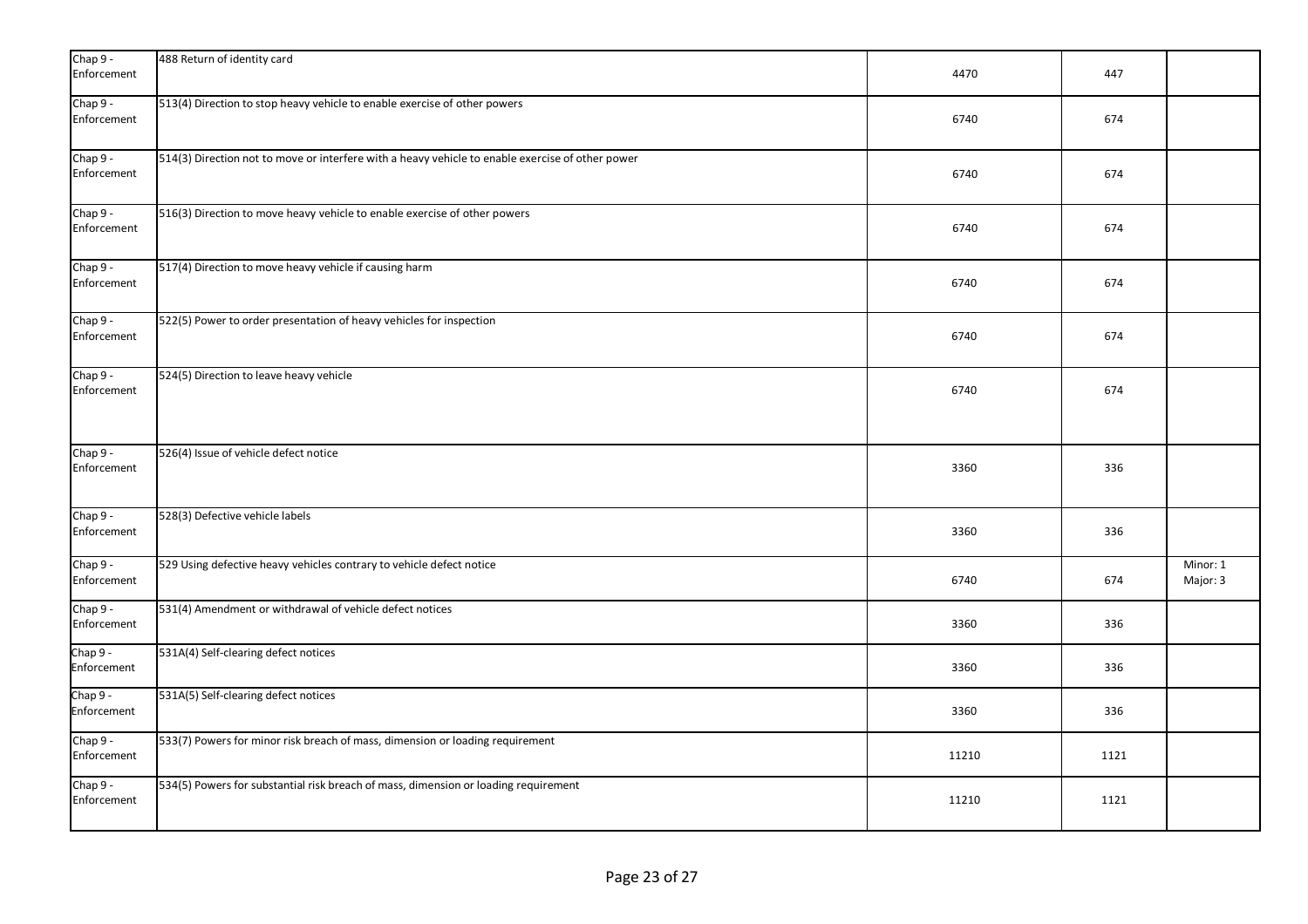| Chap 9 -<br>Enforcement | 535(5) Powers for severe risk breach of mass, dimension or loading requirement               | 11210                                                                                                                                                              |                                                                                                                                                                                                                    |  |
|-------------------------|----------------------------------------------------------------------------------------------|--------------------------------------------------------------------------------------------------------------------------------------------------------------------|--------------------------------------------------------------------------------------------------------------------------------------------------------------------------------------------------------------------|--|
| Chap 9 -<br>Enforcement | 542(1) Compliance with requirement under this Division                                       | 11210                                                                                                                                                              |                                                                                                                                                                                                                    |  |
| Chap 9 -<br>Enforcement | 553(3) Requirement of person in control of thing to be seized                                | 11210                                                                                                                                                              |                                                                                                                                                                                                                    |  |
| Chap 9 -<br>Enforcement | 558(1) Noncompliance with embargo notice                                                     | 11210                                                                                                                                                              |                                                                                                                                                                                                                    |  |
| Chap 9 -<br>Enforcement | 558(3) Noncompliance with embargo notice                                                     | 11210                                                                                                                                                              |                                                                                                                                                                                                                    |  |
| Chap 9 -<br>Enforcement | 559(3) Power to secure embargoed thing                                                       | 11210                                                                                                                                                              |                                                                                                                                                                                                                    |  |
| Chap 9 -<br>Enforcement | 559(4) Power to secure embargoed thing                                                       | 11210                                                                                                                                                              |                                                                                                                                                                                                                    |  |
| Chap 9 -<br>Enforcement | 559(5) Power to secure embargoed thing                                                       | 11210                                                                                                                                                              |                                                                                                                                                                                                                    |  |
| Chap 9 -<br>Enforcement | 567(4) Power to require name and address                                                     | 3360                                                                                                                                                               | 336                                                                                                                                                                                                                |  |
| Chap 9 -<br>Enforcement | 568(3)(a) Power to require production of document etc. required to be in driver's possession | 6740                                                                                                                                                               | 674*Qld, NSW<br>and SA only                                                                                                                                                                                        |  |
| Chap 9 -<br>Enforcement | 568(3)(b) Power to require production of document etc. required to be in driver's possession | An amount equal to the amount of<br>the maximum penalty for an offence<br>of failing to keep the document,<br>device or other thing in the driver's<br>possession. | *QLD, NSW and<br>SA only<br>An amount equal<br>to 10% of the<br>amount of the<br>maximum penalty<br>for an offence of<br>failing to keep the<br>document device<br>or other thing in<br>the driver's<br>possession |  |
| Chap 9 -<br>Enforcement | 568 (7) Power to require production of document etc. required to be in driver's possession   | 3360                                                                                                                                                               | 336                                                                                                                                                                                                                |  |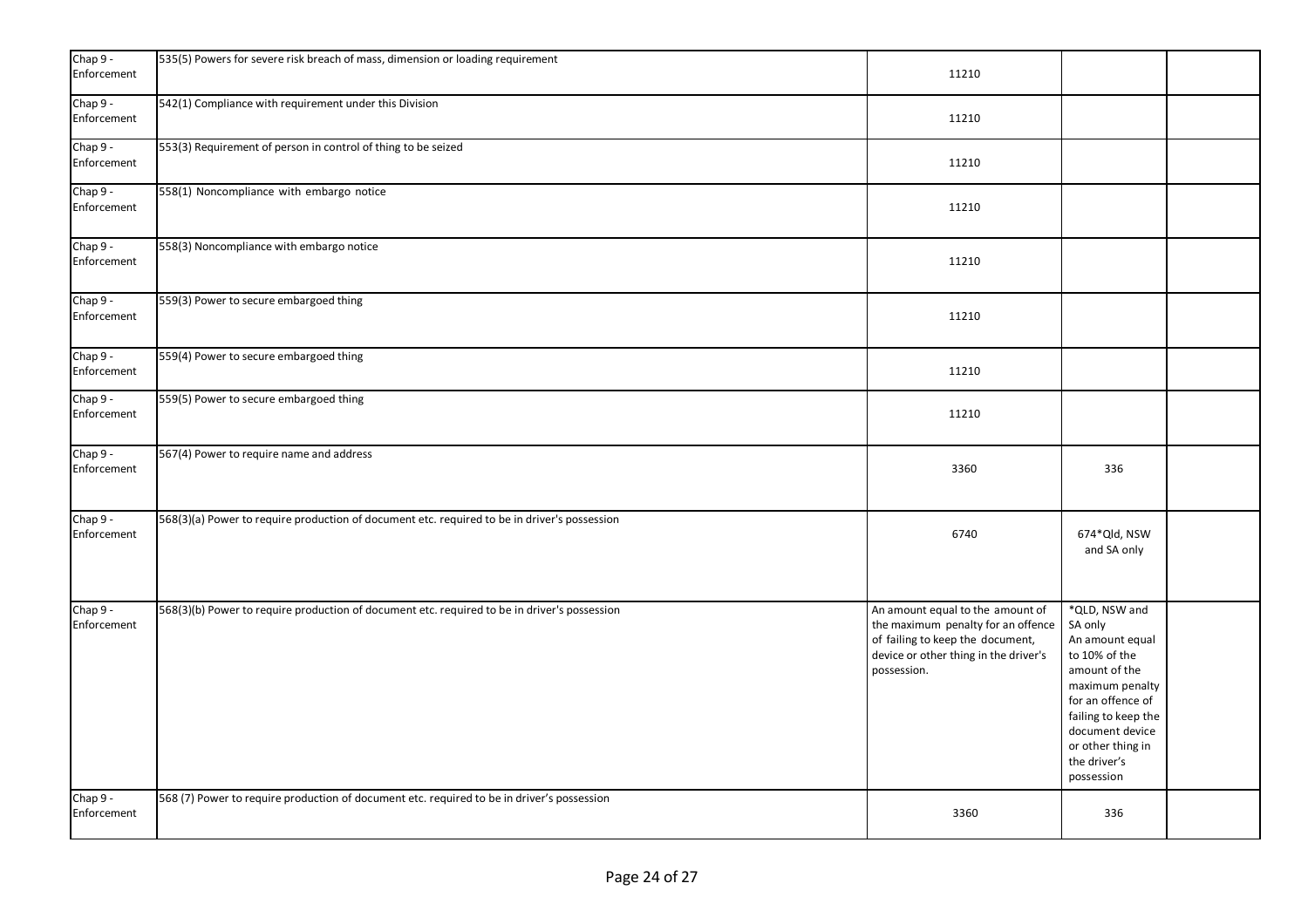| Chap 9 -<br>Enforcement                  | 569(2) Power to require production of documents etc. generally                                                                                                                                                                                                               | 6740                                                                 | 674                     |                                 |
|------------------------------------------|------------------------------------------------------------------------------------------------------------------------------------------------------------------------------------------------------------------------------------------------------------------------------|----------------------------------------------------------------------|-------------------------|---------------------------------|
| Chap 9 -<br>Enforcement                  | 569(7) Power to require production of documents generally                                                                                                                                                                                                                    | 3360                                                                 | 336                     |                                 |
| Chap 9 -<br>Enforcement                  | 570(3) Power to require information about heavy vehicles                                                                                                                                                                                                                     | 6740                                                                 |                         |                                 |
| Chap 9 -<br>Enforcement                  | 570A(5) Requiring information                                                                                                                                                                                                                                                | 11210                                                                |                         |                                 |
| Chap 9 -<br>Enforcement                  | 573(1) Contravention of improvement notice                                                                                                                                                                                                                                   | 11210                                                                |                         |                                 |
| Chap 9 -<br>Enforcement                  | 576C Compliance with prohibition notice                                                                                                                                                                                                                                      | 11210                                                                |                         |                                 |
| Chap 9 -<br>Enforcement                  | 577(4) Power to require reasonable help                                                                                                                                                                                                                                      | 11210                                                                |                         |                                 |
| Chap 9 -<br>Enforcement                  | 584(1) Obstructing authorised officer                                                                                                                                                                                                                                        | 11210                                                                |                         |                                 |
| Chap 9 -<br>Enforcement                  | 585 Impersonating authorised officer                                                                                                                                                                                                                                         | 11210                                                                |                         |                                 |
| Chap 9 -<br>Enforcement                  | 590B (2) Effect of undertaking                                                                                                                                                                                                                                               | 11210                                                                |                         |                                 |
| Chapter                                  | <b>Section Number and Provision</b>                                                                                                                                                                                                                                          | <b>Maximum Penalty</b>                                               | Infringement<br>Penalty | <b>Demerit Point</b><br>Penalty |
| Chap 10 -<br>Sanctions and<br>provisions | 604 Contravention of supervisory intervention order                                                                                                                                                                                                                          | 11210                                                                |                         |                                 |
| Chap 10 -<br>Sanctions and<br>provisions | 610 Contravention of prohibition order                                                                                                                                                                                                                                       | 11210                                                                |                         |                                 |
| Chap 10 -<br>Sanctions and<br>provisions | 636(1) Liability of executive officers of corporation                                                                                                                                                                                                                        | The penalty for a contravention of<br>the provision by an individual |                         |                                 |
| Chap 10 -<br>Sanctions and<br>provisions | 637(4) An offence against this Law (other than an offence referred to in subsection (5)) that would otherwise be committed by the<br>partnership is taken to have been committed by each partner who knowingly authorised or permitted the conduct constituting the offence. | The penalty for a contravention of<br>the provision by an individual |                         |                                 |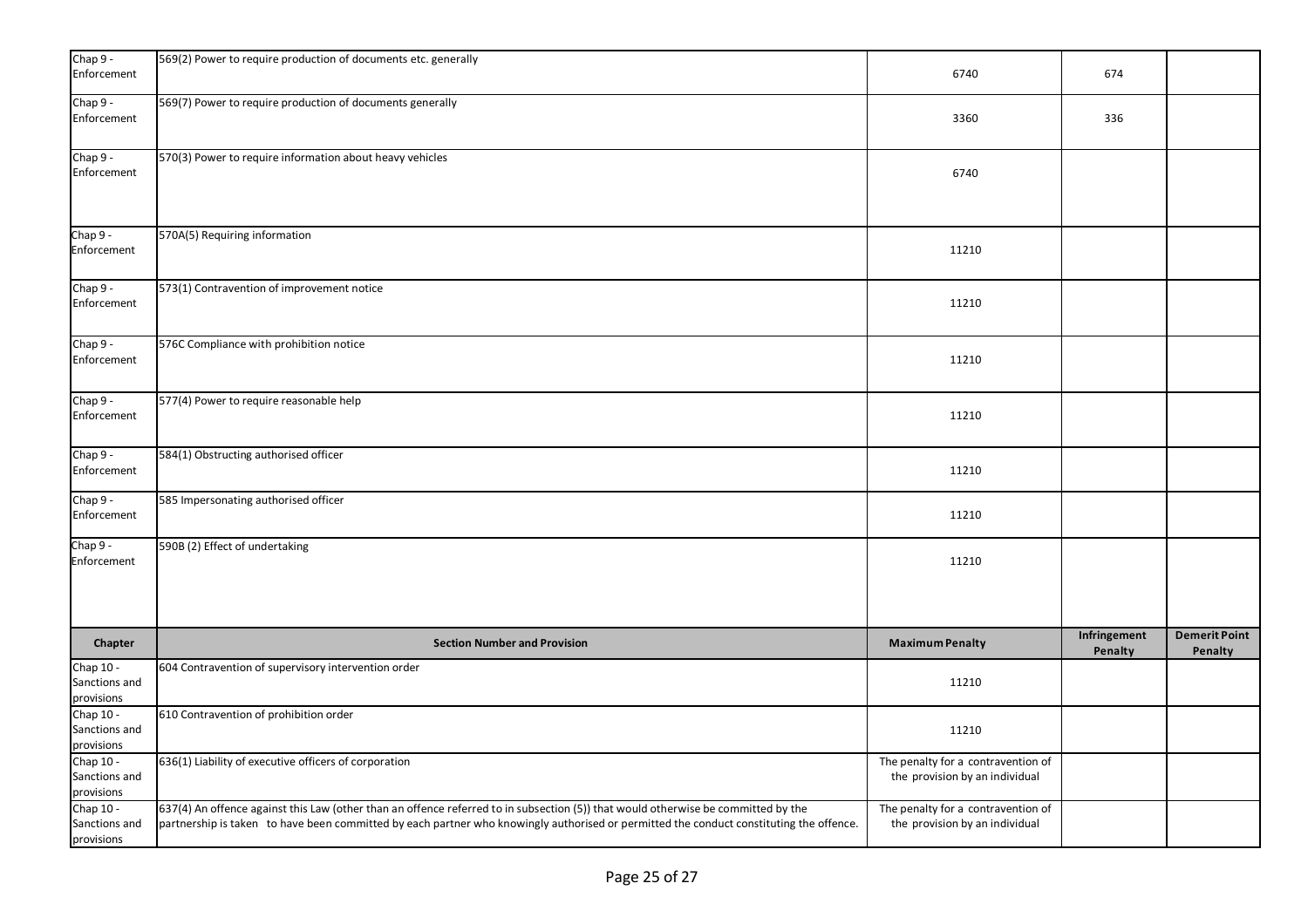| Chap 10 -<br>Sanctions and<br>provisions | 638(4) An offence against this Law (other than an offence referred to in subsection (5)) that would otherwise be committed by the<br>unincorporated body is taken to have been committed by each management member of the body who knowingly authorised or<br>permitted the conduct constituting the offence. | The penalty for a contravention of<br>the provision by an individual |                         |                                 |
|------------------------------------------|---------------------------------------------------------------------------------------------------------------------------------------------------------------------------------------------------------------------------------------------------------------------------------------------------------------|----------------------------------------------------------------------|-------------------------|---------------------------------|
| Chapter                                  | <b>Section Number and Provision</b>                                                                                                                                                                                                                                                                           | <b>Maximum Penalty</b>                                               | Infringement<br>Penalty | <b>Demerit Point</b><br>Penalty |
| Chap 12:<br>Admin.                       | 697(3) General duties of persons exercising functions under this Law                                                                                                                                                                                                                                          | 11210                                                                |                         |                                 |
| Chapter                                  | <b>Section Number and Provision</b>                                                                                                                                                                                                                                                                           | <b>Maximum Penalty</b>                                               | Infringement<br>Penalty | <b>Demerit Point</b><br>Penalty |
| Chap 13 -<br>General                     | 699(1) Discrimination against or victimisation of employees                                                                                                                                                                                                                                                   | 11210                                                                |                         |                                 |
| Chap 13 -<br>General                     | 699(2) Discrimination against or victimisation of employees                                                                                                                                                                                                                                                   | 11210                                                                |                         |                                 |
| Chap 13 -<br>General                     | 700(4) Order for damages or reinstatement                                                                                                                                                                                                                                                                     | 11210                                                                |                         |                                 |
| Chap 13 -<br>General                     | 701(1) False or misleading statements                                                                                                                                                                                                                                                                         | 11210                                                                |                         |                                 |
| Chap 13 -<br>General                     | 701(2) False or misleading statements                                                                                                                                                                                                                                                                         | 8980                                                                 |                         |                                 |
| Chap 13 -<br>General                     | 702(1) False or misleading documents                                                                                                                                                                                                                                                                          | 11210                                                                |                         |                                 |
| Chap 13 -<br>General                     | 702(3) False or misleading documents                                                                                                                                                                                                                                                                          | 8980                                                                 |                         |                                 |
| Chap 13 -<br>General                     | 703(1) False or misleading information given by responsible person to another responsible person                                                                                                                                                                                                              | 11210                                                                |                         |                                 |
| Chap 13 -<br>General                     | 703(2) False or misleading information given by responsible person to another responsible person                                                                                                                                                                                                              | 8980                                                                 |                         |                                 |
| Chap 13 -<br>General                     | 704(1) Offence to falsely represent that heavy vehicle authority is held etc.                                                                                                                                                                                                                                 | 11210                                                                |                         |                                 |
| Chap $13 -$<br>General                   | 704(2) Offence to falsely represent that heavy vehicle authority is held                                                                                                                                                                                                                                      | 11210                                                                |                         |                                 |
| Chap 13 -<br>General                     | 704(3) Offence to falsely represent that heavy vehicle authority is held                                                                                                                                                                                                                                      | 11210                                                                |                         |                                 |